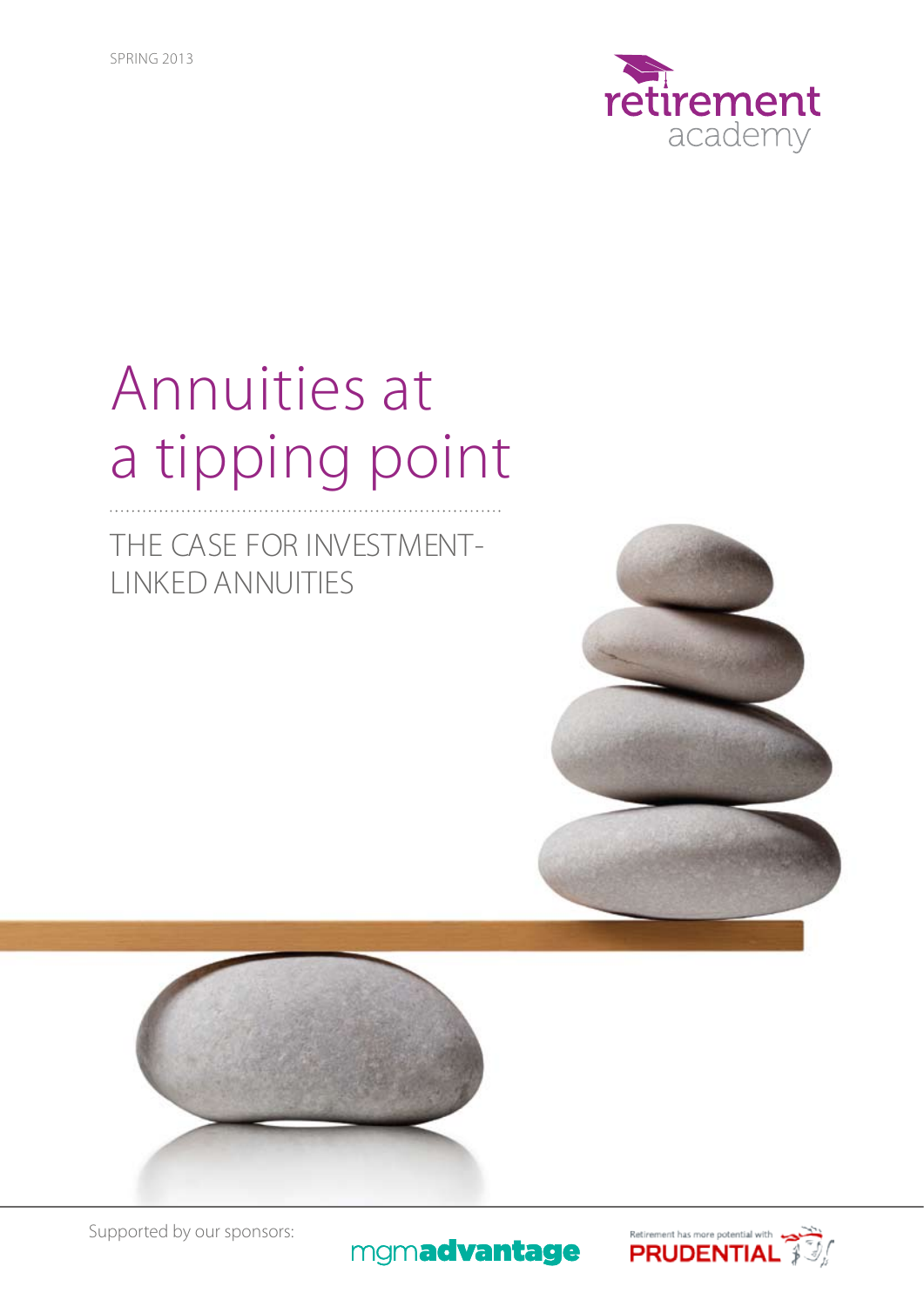### Contents

| <b>Introductions</b>                                                                     |    |
|------------------------------------------------------------------------------------------|----|
| <b>Executive Summary</b>                                                                 |    |
| Part 1 - The state of the current annuity market                                         | 05 |
| Part 2 - The alternatives to conventional annuities                                      | 09 |
| Part 3 – Why don't more advisers and their clients consider investment-linked annuities? | 15 |
| <b>Part 4 - The future of retirement income planning</b>                                 | 19 |
| <b>Conclusion</b>                                                                        | 21 |
| <b>Part 5 - Further reading and web resources</b>                                        |    |



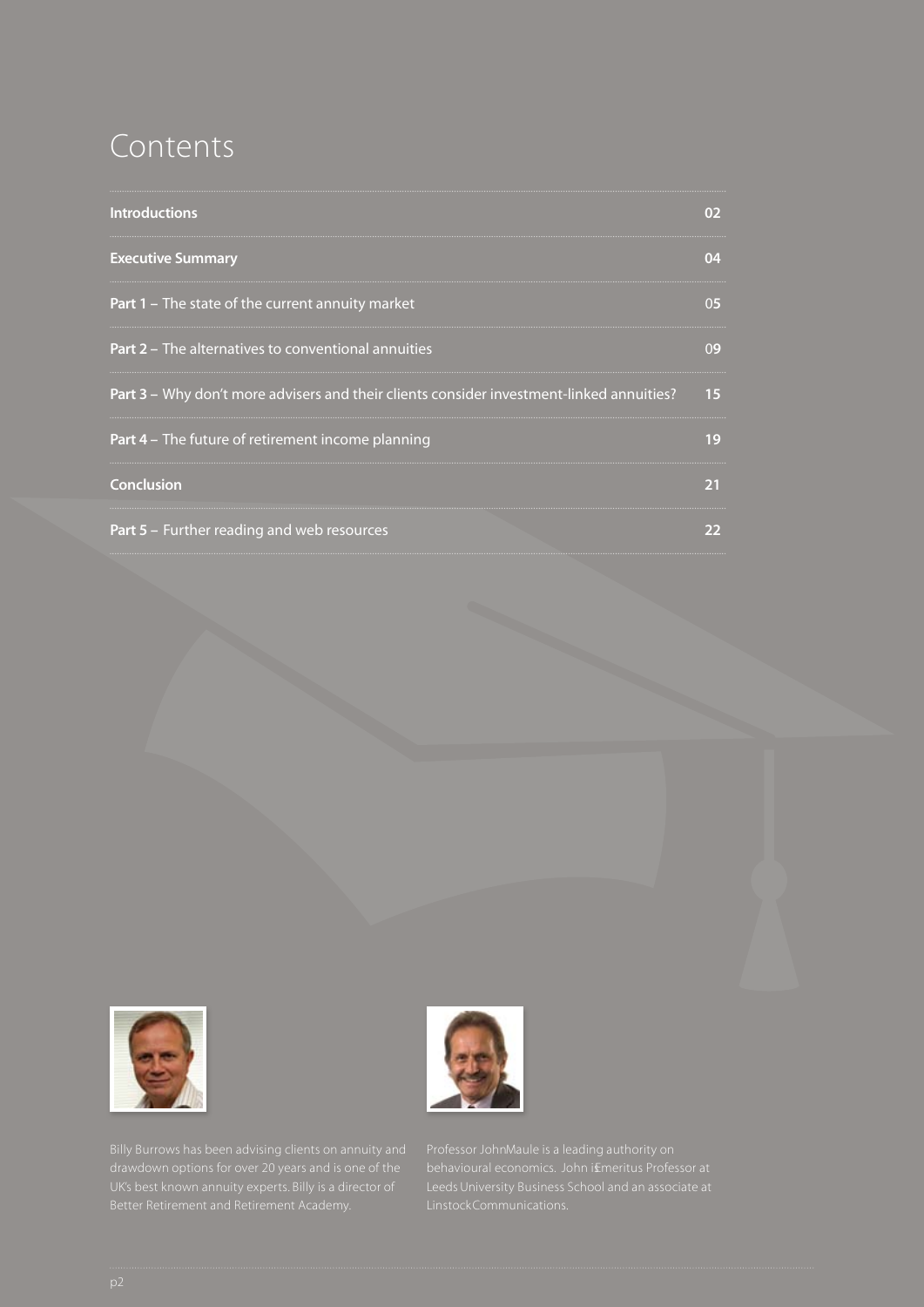I recently made a presentation at the annual Personal Finance Society conference where I invited feedback from professional advisers about the key considerations, questions and concerns for clients in the run up to, and at retirement.

The issues covered mean this report should be on the reading list of all advisers. Whether it's what to do about record-low annuity rates, how to deal with both inflation and investment risk and even how to manage longevity risk - the issues covered highlight the dilemmas being faced by retirees.

For many clients and their advisers, the question should not be "do you want to take any risk?" but rather "what risks are you more comfortable taking?" Advisers should ensure that their clients are, at the very least, aware of the risks and concerns highlighted above. Given the current maelstrom of very low yields, increasing longevity, the implementation of the RDR and the ABI Code of Conduct, many advisers are reviewing their retirement advice processes at the moment.

With so many people reaching retirement over the next few years, it is even more critical than usual that the financial services industry makes sure it is giving retiring clients the best possible solution for their needs and aspirations. For many, the days of just considering a conventional annuity or income drawdown should be behind us.

Vince Smith-Hughes Head of Business Development

## From Prudential From MGM Advantage

Retirement has changed beyond all recognition. Not only have we seen annuity rates plummeting by 20% in the past three years, but many people are retiring with more complex financial circumstances and their needs are not being met by conventional annuity options.

Fortunately, there are genuine alternatives to conventional annuities, which address many of the problems currently facing those looking to convert their pensions into income.

Too often we see investors choosing the simple and perceived safety of a lifetime annuity without recognising, or perhaps appreciating, that the level income they purchase at the start of their retirement years reduces in real terms each and every year.

With low interest rates and continued uncertainty around the future, it is more important than ever that advisers and their clients consider all of the available retirement income options, especially investmentlinked annuities.

Which is why we are associated with this report, which aims to shed more light on one of the most important areas of financial planning. We want to encourage people to seek advice and ensure they consider all of the options available at the point of taking a retirement income.

I hope you enjoy reading it.

Aston Goodey Director of Sales and Marketing







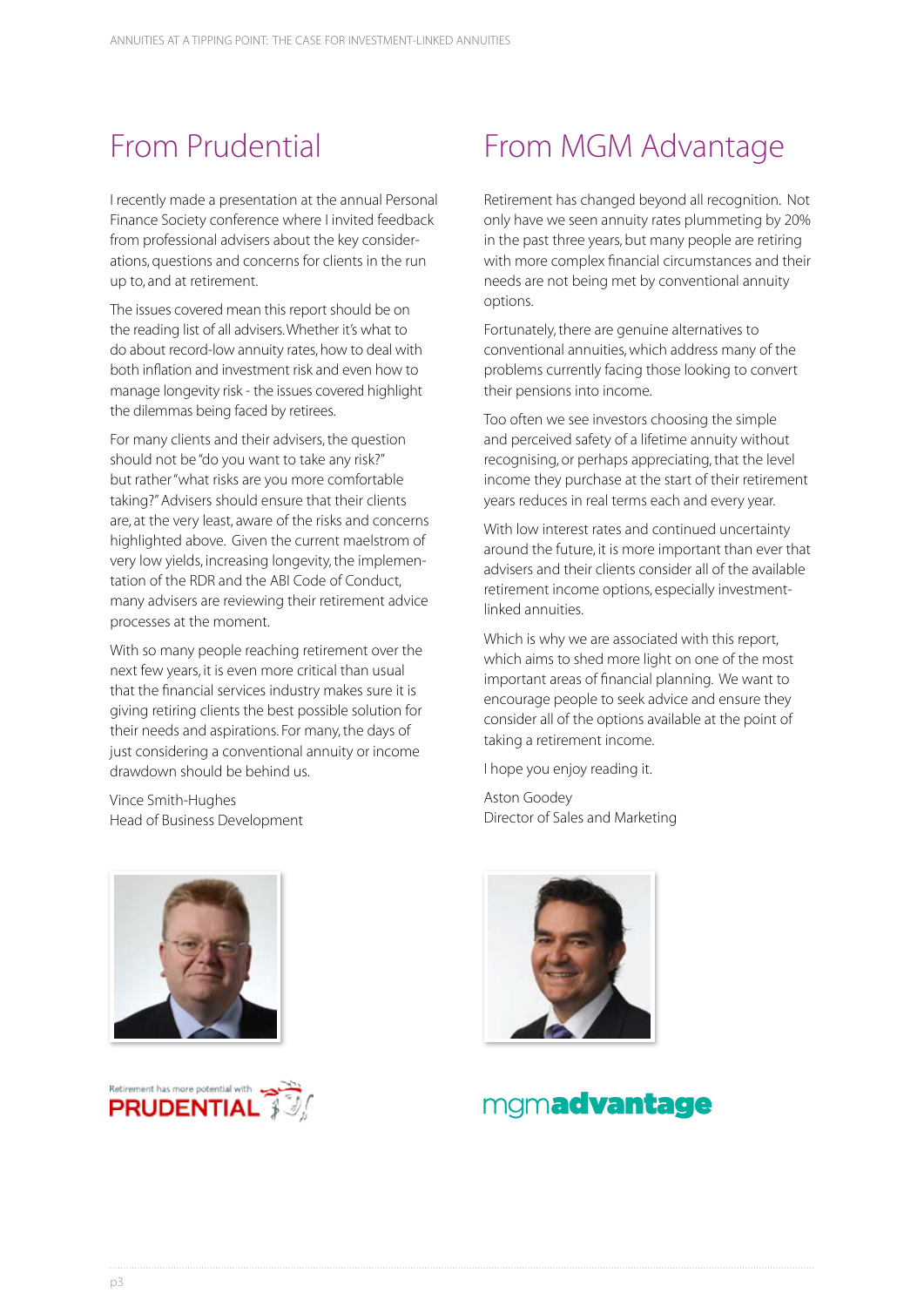### Executive Summary

The annuity market is facing a tipping point. Conventional annuity rates have fallen to such an extent that it is time to question whether they should be the automatic default option for those with above average pension funds, especially as there is a range of alternative products which are steadily growing in popularity. With conventional annuity rates at an all-time low, more needs to be done to address the barriers preventing financial advisers and customers from considering the full range of retirement income options.

Initiatives to promote the open market option (OMO), including the ABI's new Code of Conduct, are gaining traction. However, it is not just about encouraging the 450,000 people a year who exchange lifetime savings for an annuity to shop around different providers. It is also critical to shop around for different products.

This is especially true for Middle Britain, which stands to lose most from sticking with conventional products. Already squeezed by higher taxes, higher expenditure and lower interest rates, those with above average pension pots (£50,000 plus) may be ill-served by the most popular annuity and drawdown options. In 2012, about 15,000 people purchased investment-linked annuities totalling over £1 billion, which represents about 8% of the total annuity market. In contrast, 92% of annuities puchased are conventional guaranteed annuities totalling over £13 billion. We estimate that sales of investment-linked annuities will grow significantly in the coming years as the market share increases.

Many professional advisers and their clients appear to remain polarised between conventional annuities – which pay guaranteed incomes – and pension drawdown, which is more flexible. Such an approach ignores the important range of options in the middle.

One of the problems of retirement income planning is that advisers and their clients take long-term decisions based on short-term criteria, for instance, which policy pays the most income at the outset. But with ever longer retirements and the impact of inflation, what seemed a good choice at the outset can seem less so 20 years later. Newer products like investment-linked annuities can help overcome this problem by paying investors a relatively high starting income with the potential for future growth and flexibility.

With the help of Professor John Maule, a leading authority on behavioural economics, this paper explores why advisers and their clients haven't, until now, taken as much interest in investmentlinked annuities as they perhaps should. This includes:

- The misplaced notion that they are complex
- The perception that they are too risky
- Behavioural and social bias which perpetuates the status quo

Together, we have also identified several tools and techniques to address some of the barriers to investing in alternatives to conventional annuities, including:

- Better communication techniques e.g. the onion method
- Better understanding of risk e.g. explaining the risk paradox
- More structured decision-making processes e.g. the nudge approach

The following document takes a close look at the current annuity market, explaining why conventional products shouldn't be the default for Middle Britain. It describes and compares a range of alternative products – including investment-linked annuities, fixed-term income policies and pension drawdown. The paper concludes by looking at the future of retirement income planning and how we can begin to influence both client and adviser behaviour.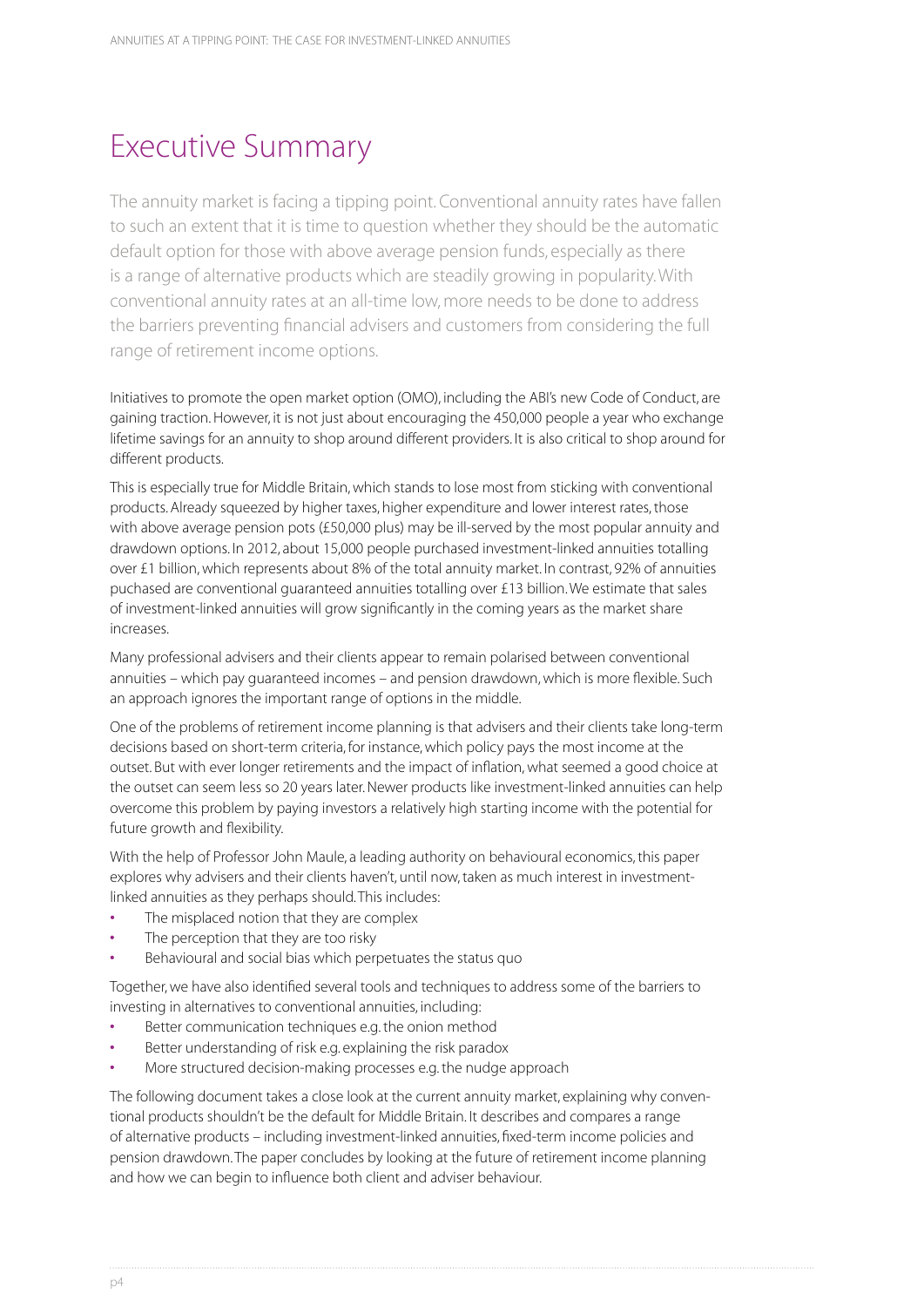### Part 1: The state of the current annuity market

Jane Austen wrote in Sense and Sensibility: "An annuity is a very serious business; it comes over and over every year, and there is no getting rid of it". Today, annuities are an even more important business. The total market is now over £12 billion a year. Annuities are important because they are bought by the vast majority of people who retire with personal or company money. Those lucky enough to have a company final salary pension scheme, sometimes called defined benefit, don't have to worry about annuities because their pension is paid directly by the scheme.

Annuities were rarely out of the headlines in 2012 as they fell to the lowest levels ever. In December 2012, the industry started complying with a ruling from the European Court that prevents life assurance companies from pricing annuities according to gender, which means that men and women now get the same rates despite women outliving men in most cases.

#### Annuities at rock bottom

Annuity rates have fallen almost continuously over the last 20 years and are now at the lowest levels ever. There are two reasons why annuity rates are so low:

- The yield on fixed interest investments such as gilts and corporate bonds, which are used to price annuities, have fallen to the lowest level since records began in 1703
- People are living longer so their pension pots need to provide an income for a greater number of years



Annuity rates have fallen to such a low level that many believe they have reached a tipping point where we can no longer automatically assume that an annuity is the best way for those with above average pension funds to convert their hard earned pension pots into income.

#### Value for money

Economists use complicated formulas to calculate the value from annuities, but we can use less complex techniques. There are two easy ways to work it out:

- The payback period
- The underlying interest rate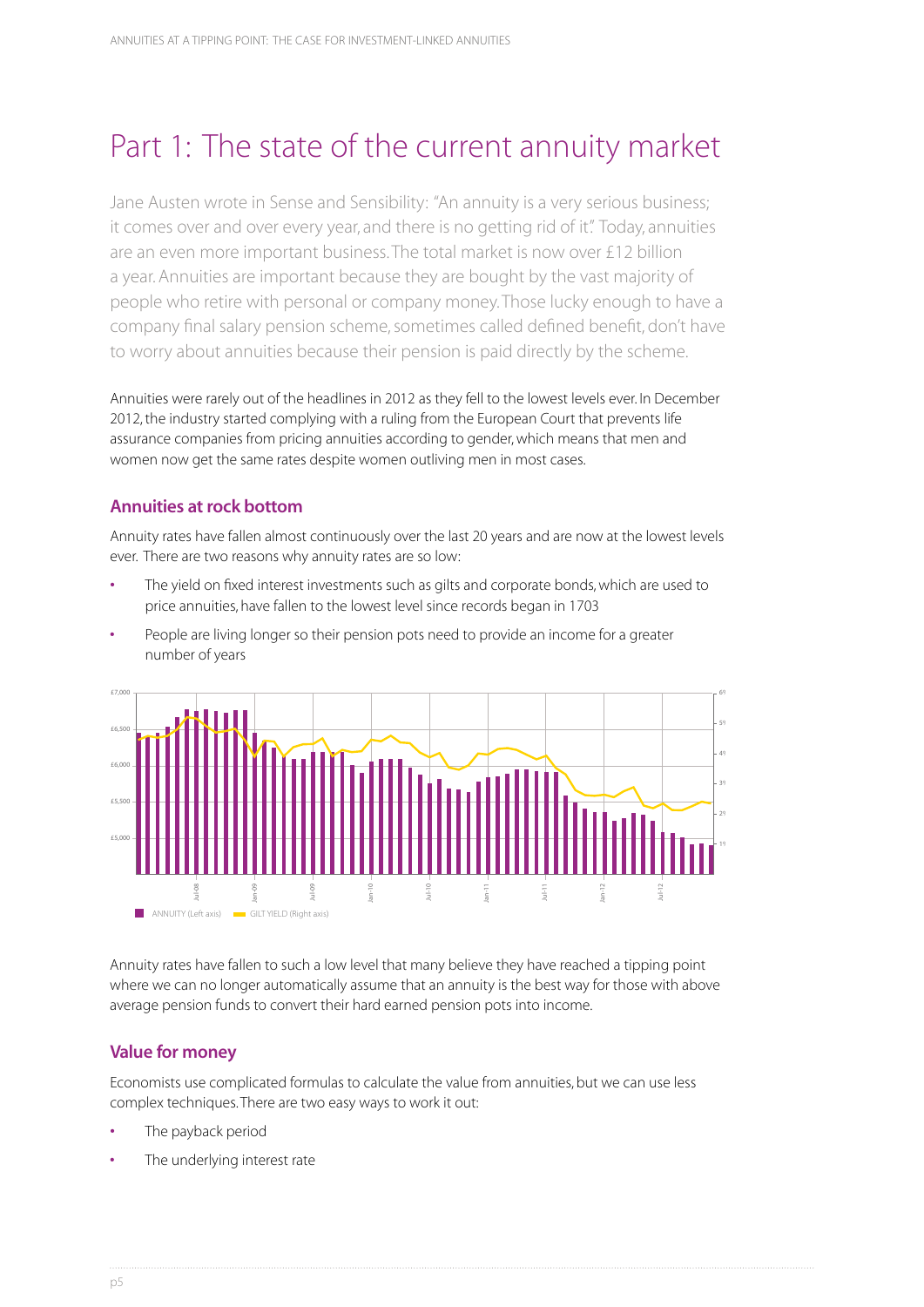#### Payback period

The payback period is the number of years it takes to get the original capital paid back. Any payments after this period represent interest or profit on the original sum invested.

| <b>Date</b> | Annuity* | <b>Gilt Yield</b> | <b>Payback time</b> (yrs) |
|-------------|----------|-------------------|---------------------------|
| 01/03/2005  | £7,014   | 4.79%             | 14.3                      |
| 01/03/2006  | £6,921   | 4.11%             | 14.4                      |
| 01/03/2007  | £7,031   | 4.67%             | 14.2                      |
| 01/03/2008  | £7,284   | 4.51%             | 14.7                      |
| 01/03/2009  | £7,123   | 4.38%             | 14.0                      |
| 01/03/2010  | £6,844   | 4.50%             | 14.6                      |
| 01/03/2011  | £6,672   | 4.05%             | 15.0                      |
| 01/03/2012  | £6,144   | 2.75%             | 16.3                      |
| 01/03/2013  | £5,589   | 2.47%             | 17.9                      |

The table shows the income from a single life annuity and illustrates the payback time.

\* Single life annuity, male aged 65, £ 100,000 purchase price, guaranteed 5 years and level payments.

The table shows that as annuity income falls, it is taking longer and longer for investors to get their original capital back and, consequently, it will be longer before they start to earn a profit on their original investment.

Most people underestimate their life expectancy by between two and three years which means that they also tend to underestimate the value for money of annuities. The average life expectancy for a man aged 65 is between 23 and 25 years. Therefore, using the example above, an annuity purchased today will be paid on average between six and eight years after the original capital has been paid. We can use this to calculate the underlying interest rate.

#### Underlying interest rate

At the beginning of 2013 the yield on 15 year gilts, which is used as the benchmark for pricing annuities, was 2.3%. However, in practice insurance companies use a higher interest rate to calculate annuity rates because they invest in high yielding investments such as corporate bonds. This means that the underlying interest rate for an annuity is between 2% and 3%, depending on how long the annuity is paid for.

Put another way, those investing in annuities at the moment are giving their capital to insurance companies, only to get back their original capital plus a small amount of interest.

At a time of low interest rates and relatively low inflation this might seem like a decent return, but if interest rates and inflation increases in the future this will not be such an attractive investment.

It is also important to consider the return after allowing for inflation. Inflation as measured by the retail price index (RPI) is currently about 3%, which means that many are actually getting a negative return on their annuity income.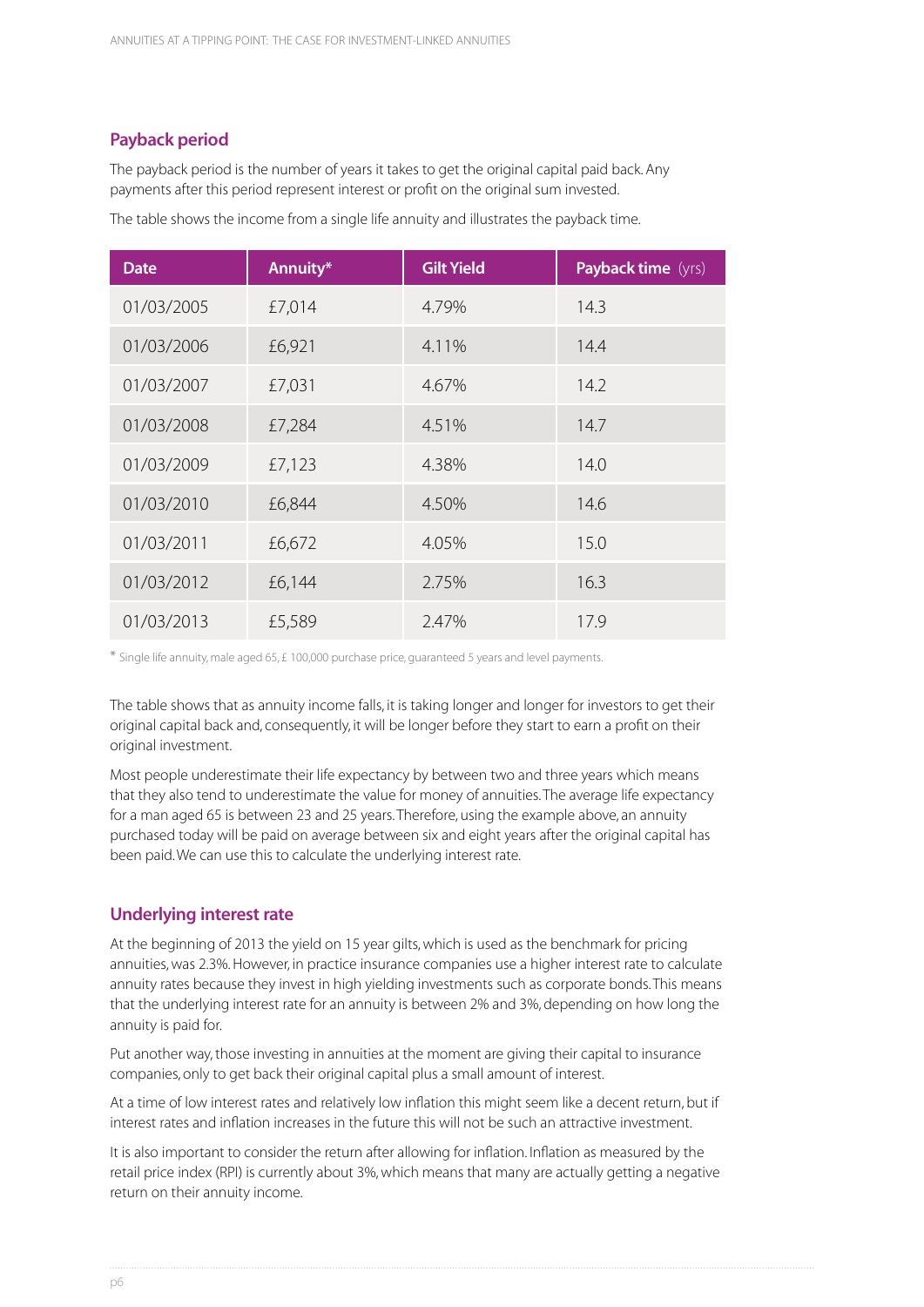#### Annuities will continue to be the default option for those with belowaverage pension funds

The average pension fund at retirement is around £30,000 and, in most cases, an annuity is the best way to convert these funds into pension income, as the main priority is a straightforward policy that pays a guaranteed and secure income.

It may not be obvious but insurance companies try their best to be fair and use several techniques to give their customers the best possible value from their annuity. These include:

- Offering special terms for those in poor health and those who may have a below-average life expectancy. These are called enhanced annuities
- Pricing annuities on where you live by using postcodes. The principle is that those living in poorer parts of the country may not live as long as those in more affluent areas
- Making it easier to shop around for the best annuity by using the OMO

This means that conventional annuities will remain the option of choice for those with average sized pension funds.

*Individuals who have a lifestyle or medical condition that may reduce their normal life expectancy may be able to get a higher starting income by applying for an enhanced annuity. The three most common criteria are:*

- Smoking, being overweight and drinking excessive alcohol
- • Take prescription medication
- Having been to hospital recently because of a medical condition

*The amount of enhancement depends on individual circumstances but could be as high as 40%.*

#### Squeezed Middle Britain

However, conventional annuities may not meet the needs of those with above-sized pension funds because they often need to take a longer view of their retirement incomes, and need more flexibility to deal with their more complex financial situations.

This Middle Britain group often find themselves squeezed by higher taxes and higher bills. Now they are being squeezed by annuities, especially as those living in more affluent postcodes get lower annuities.

Those with larger pension funds may be able to secure more suitable longer-term income and get the flexibility that they need by considering some of the alternatives to conventional annuities. We will consider them in the next section.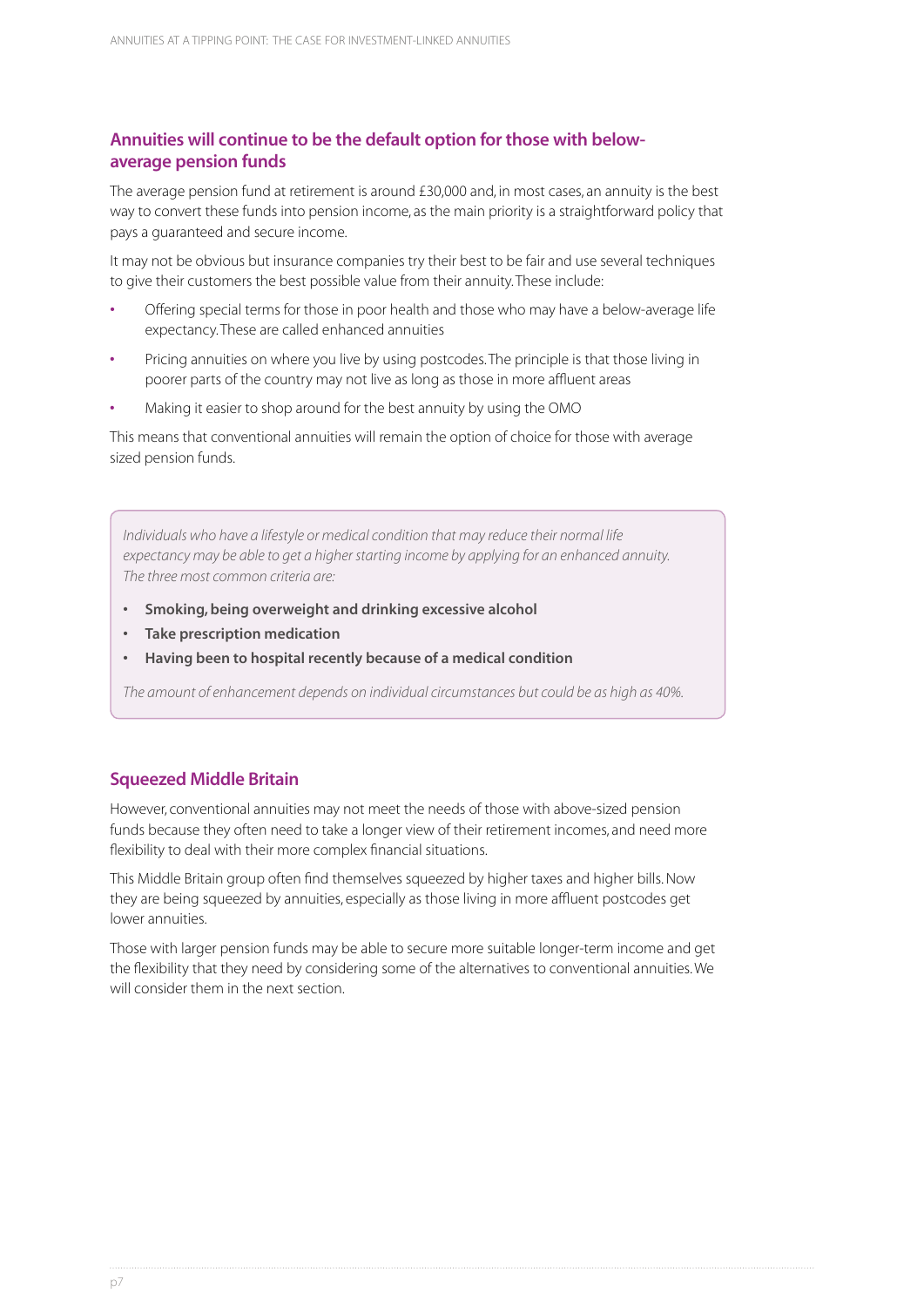### Key points

- The majority of people retiring purchase conventional annuities
- The income from annuities and their value for money has fallen significantly over recent years
- There have been positive developments in the annuity market such as increased availability of enhanced annuities and investment-linked options
- Conventional annuities are still the option of choice for those with smaller funds
- Middle Britain investors have more complex financial situations and therefore conventional annuities may not meet their needs
- It is time to question whether guaranteed annuities should be the automatic default for those with above average pension pots

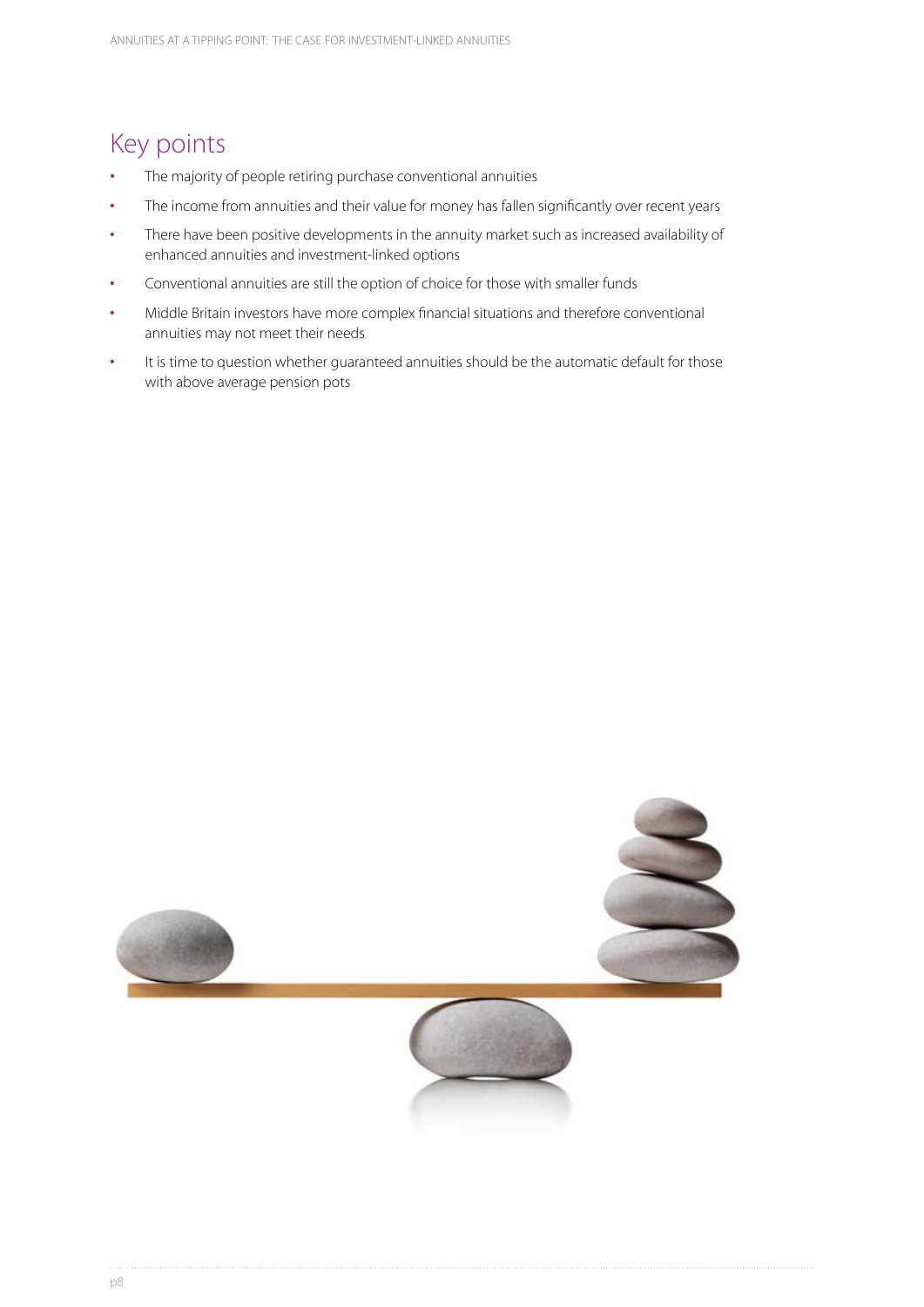### Part 2 – The alternatives

Conventional annuities pay a guaranteed income for life, but they offer very little flexibility. Other types of annuities offer the flexibility to change income and investment options, and instead of paying a completely guaranteed income they can offer an element of guaranteed income with the potential for some income growth.

#### There are three alternatives to guaranteed annuities:

- Investment-linked annuities
- Fixed-term income plans
- Pension drawdown policies



#### Investment-linked annuities

An investment-linked annuity is similar to a conventional annuity in that it pays an income for life. However, instead of paying a guaranteed income as a result of being invested in gilts and fixed interest securities, investment-linked annuities are invested in a wide range of investments, thereby providing the potential for future income growth.

The most obvious difference is that the income from a guaranteed annuity will not change (or increase by a known amount each year) whereas the income from an investment-linked annuity will increase or decrease at regular intervals depending on investment returns.

Most investment-linked annuities have a guaranteed minimum income level, below which the annuity payments will not fall.

Guaranteed annuities have no flexibility. Once set up they cannot be changed, whereas there is flexibility to change the income and investment options for investment-linked annuities.

Investment-linked annuities have many of the same characteristics as conventional annuities in that they can be single or joint life, have a guaranteed payment period and have a choice of payment options. Also, those in poor health may qualify for an enhanced investment-linked annuity.

Good examples of investment-linked annuities are the Income Choice Annuity from Prudential and the Flexible Income Annuity from MGM Advantage. Prudential's Income Choice Annuity is invested in its with-profits fund whereas MGM Advantage's Flexible Income Annuity is invested in unit linked funds.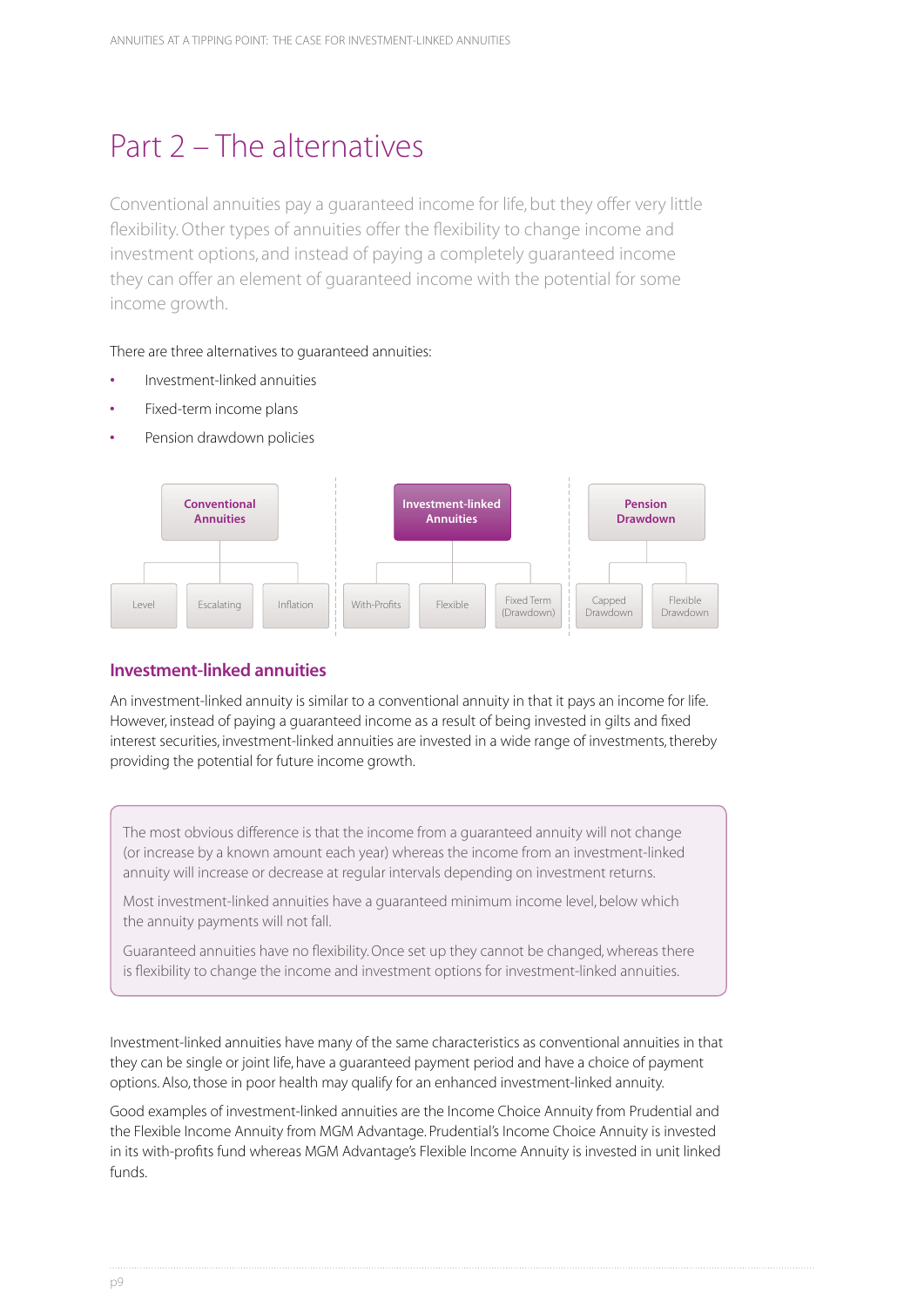Both types of annuity work in broadly the same way. At the outset, the investor chooses a level of income between the minimum and maximum limits set by the insurance company and determined by legislation. In order for this level of income to be maintained each year, the underlying pension fund will need to grow at a certain rate. This is called the *Required Return*\*. At regular intervals, the annuity income is recalculated and the actual returns achieved by the funds selected are compared with the *Required Return*. If the Actual Returns are higher than the *Required Return* the annuity income will increase, but if the Actual Returns are lower than the *Required Return* the income will reduce.

\**Prudential and MGM Advantage use different terminology to explain these terms and use different underlying calculations. See section 5 for details about where to get more information.* 

The graphics show how projected bonuses impact on income from an investment-linked annuity.



#### Prudential's Income Choice Annuity (ICA)<sup>+</sup>

Required Smooth Return = 3.5%

The future income projections for ICA are for illustrative purposes only and assume gross returns of 5% and 7% per annum without any allowance for charges or deductions. The projections shown on a Prudential illustration will be lower as they include deductions and charges.



MGM Advantage's Flexible Income Annuity (FIA)<sup>+</sup> Required Fund Performance = 3.5%

The future income projections for FIA are for illustrative purposes only and assume returns of 5% and 7% per annum after charges as shown on MGM Advantage's annuity illustrations.

<sup>+</sup> Gross annuity payments, £ 100,000, single life, age 65, with 5 year guarantee and monthly payments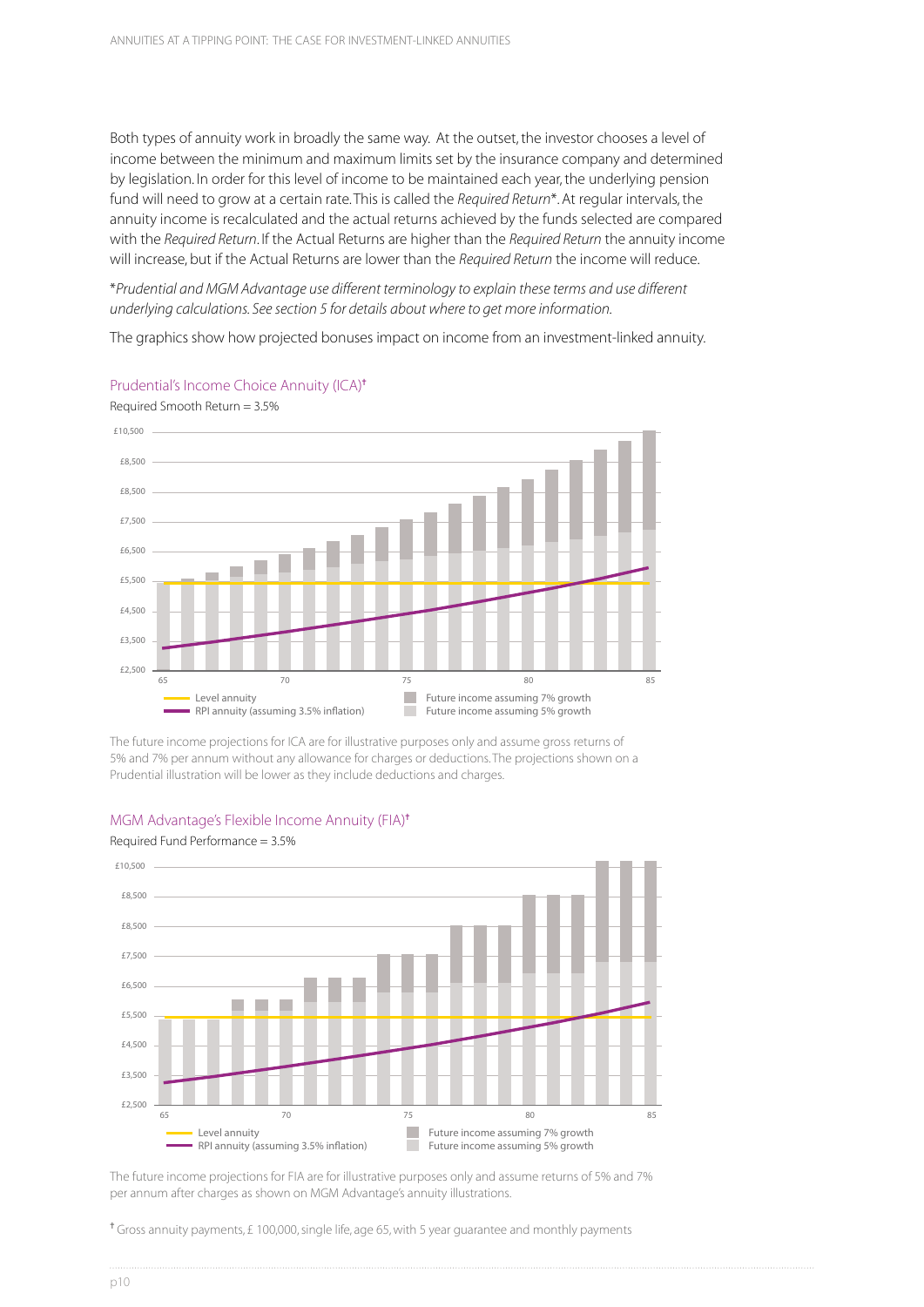#### The rationale for investment-linked annuities

As we have explained, an annuity is the only financial product that can guarantee an income for the rest of the policyholder's life. The average life expectancy for a 65 year old annuitant who is in good health is about 25 years, which means that an annuity is a long-term policy.

When considering how best to secure a long-term income stream it is important to consider what may happen in the future, and how this may impact an individual's income requirements. The future is full of surprises, and most individuals will have to deal with many unknowns including not knowing:

- how long they will live
- what will happen to interest rates
- how inflation will erode their spending power
- if investing in the stock market provides higher returns than investing in bonds

A conventional annuity may be the best way to deal with some of these unknowns, for instance by providing valuable insurance against outliving your pension and by providing a guaranteed income. But they are not designed to deal with many of the other unknowns such as inflation, unless the expensive inflation-linked option is selected.

Investment-linked annuities provide the potential for future income growth which will help offset the effects of inflation. Also, if interest rates were to increase in the future, some investment-linked annuities have an option to invest in a guaranteed annuity on the open market.

The rationale for investment-linked annuities is that they combine many of the features of a conventional annuity, for instance income for life, with the advantages of investing in the stock market which provides the potential for longer-term income growth, and will help protect against the effects of inflation.

There are, of course, some disadvantages to investment-linked annuities, in particular, the risk that future income can fall in value if investment returns are lower than expected..

| <b>Advantages</b>                                                                                                         | <b>Disadvantages</b>                                                                                                     |
|---------------------------------------------------------------------------------------------------------------------------|--------------------------------------------------------------------------------------------------------------------------|
| Potential for future income growth which<br>will help to offset the effects of inflation                                  | Future annuity payments may be lower than<br>expected if investment returns are lower<br>than predicted                  |
| Income for life (mortality cross subsidy)                                                                                 | Increases in future life expectancy can be<br>passed on to the policyholder through<br>changes in bonuses                |
| Income flexibility - Typically income can be<br>changed at any time or at the anniversary<br>of the contract              | If too much income is taken in the early years<br>it may result in lower income in the future                            |
| Minimum Income Guarantee – income will<br>not fall below an agreed minimum, no<br>matter what happens to the stock market | If income falls to the minimum income level<br>there is no quarantee that it will return to<br>the previously high level |

#### Investment-linked annuities – advantages and disadvantages

Aviva and LV= also offer with-profits annuities and London & Colonial has an investment-linked annuity.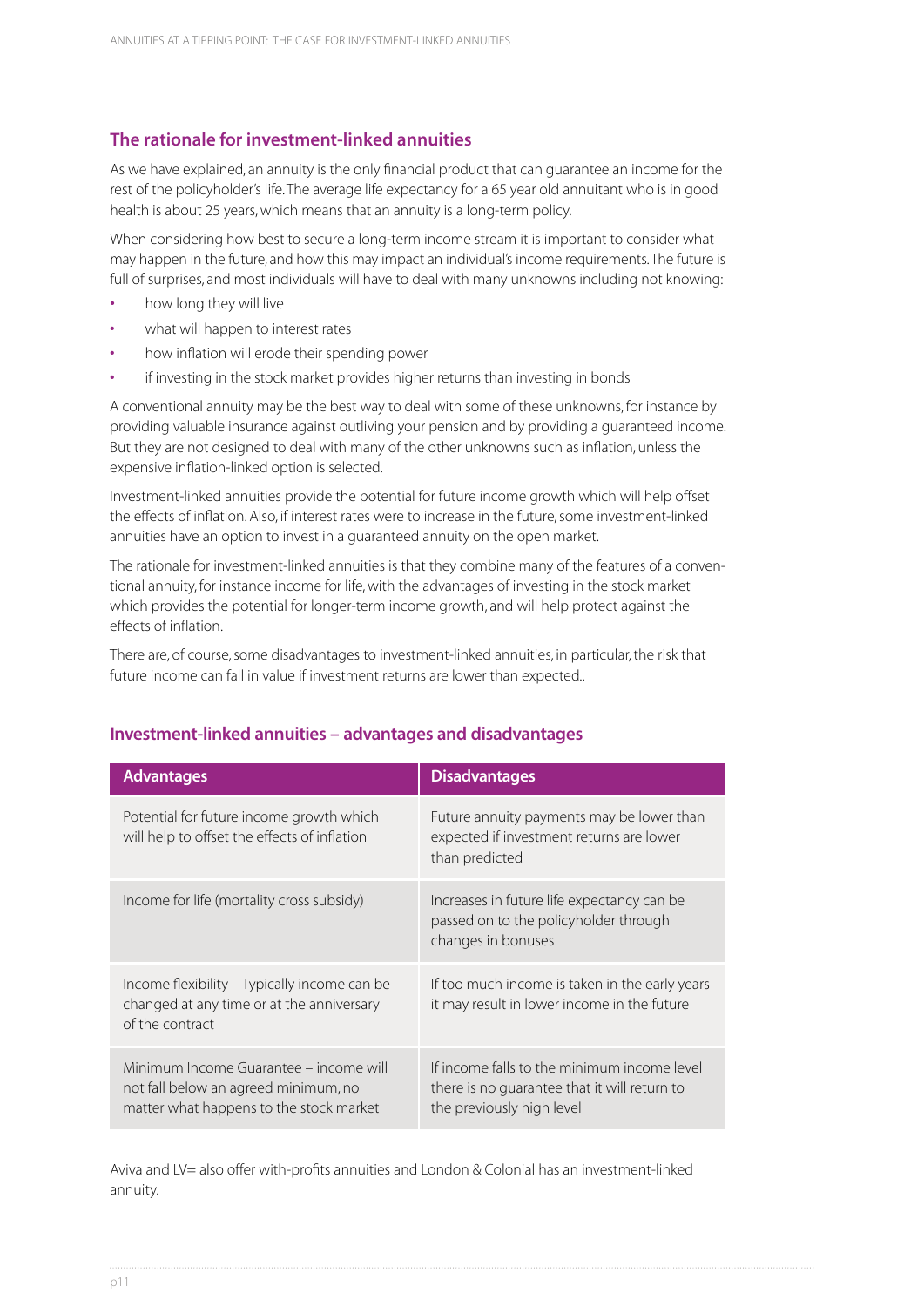#### Fixed-term annuities

A fixed-term income plan pays a guaranteed income for a specified term – normally five or ten years – and at the end of the term, a guaranteed maturity amount is paid. This must be used to invest in another pension income policy such as a lifetime annuity, another fixed-term plan or pension drawdown.

Most fixed-term income plans have an option to transfer to another policy, e.g. annuity, if the policyholder's circumstances change before the end of the term.

They aim to combine some of the advantages of a guaranteed annuity with some of the advantages of drawdown. They offer the advantage of a guaranteed income, albeit for a fixed-term, and the flexibility to buy a different policy in the future if personal or financial circumstances change.

Technically a fixed-term income plan is an option under a drawdown plan and is therefore subject to the same income limits and death benefit rules. This means that the maximum income is the same as the Government Actuary's Department (GAD) limits and 55% tax is paid on any lump sum death benefits.

#### Pension drawdown

Drawdown allows investors to make income withdrawals direct from their pension funds, instead of buying an annuity. There are two types of drawdown: capped and flexible drawdown.

#### Capped drawdown

Capped drawdown is available to everybody who has a registered pension plan and the rules specify how much income can be taken, where the funds can be invested and what happens on death.

The maximum income that can be paid from a capped drawdown is determined by GAD tables. The maximum income in any one year is roughly equal to a 120% of a single life annuity, but there is no minimum income requirement. The maximum income limits are set for the next three years, at which time they are re-calculated based on the current GAD rates.

One of the main attractions of drawdown is that when the policyholder dies, there is a choice of death benefits:

Lump sum death benefit: A surviving spouse or dependant may take the remaining pension fund as a capital sum, less a 55% tax charge. The lump sum payment will normally be free of IHT (inheritance tax).

Continued drawdown: A surviving spouse or dependant may continue to make income withdrawals and this will be taxed as income.

Annuity purchase: A single life annuity can be purchased for the spouse or dependant without a guarantee period or value protection.

#### Flexible drawdown

Flexible drawdown is similar to capped, but those who can show they have more than £20,000 per annum of secured pension income will not be subject the maximum income rules and will be allowed to take unlimited amounts of income from their pension funds. However, all income will be taxed at their marginal rate. There are no income reviews for flexible drawdown.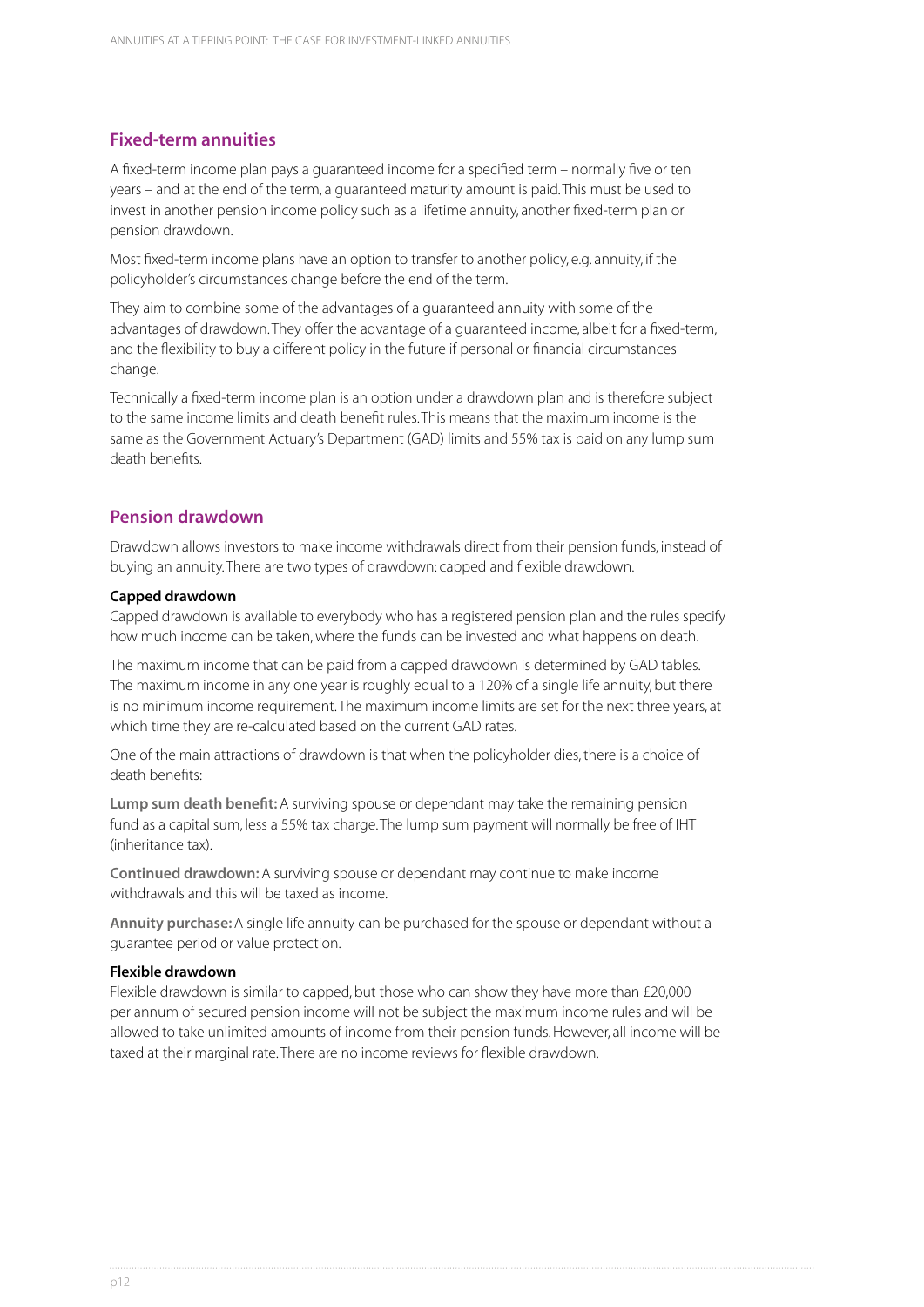### Summary

|                       | <b>Conventional</b><br><b>Annuities</b>                                                                                                                                                                               | <b>Investment-</b><br><b>linked Annuities</b>                                        | <b>Fixed-term</b><br><b>Income Policies</b>                                                                                                                                                            | <b>Pension</b><br><b>Drawdown</b>                                            |
|-----------------------|-----------------------------------------------------------------------------------------------------------------------------------------------------------------------------------------------------------------------|--------------------------------------------------------------------------------------|--------------------------------------------------------------------------------------------------------------------------------------------------------------------------------------------------------|------------------------------------------------------------------------------|
| <b>Overview</b>       | Guaranteed<br>income for life                                                                                                                                                                                         | Income for life<br>with potential for<br>income growth                               | Fixed income with<br>quaranteed fund<br>value at maturity                                                                                                                                              | Pension fund<br>remains invested<br>and income taken                         |
| Income                | Payments can be<br>level or increasing<br>in line with<br>inflation or 3% p.a.                                                                                                                                        | Will rise or fall each<br>year depending<br>on required return<br>and actual returns | Maximum income is 120% of annuity<br>GAD tables. No minimum and limits<br>reviewed every three years                                                                                                   |                                                                              |
| <b>Death benefits</b> | Income can be guaranteed for up to 10<br>years and/or joint life annuity income.<br>Another option is value protection<br>(capital invested less all income paid)<br>and any lump sum payment will be<br>taxed at 55% |                                                                                      | Lump sum: remaining capital sum, less a<br>55% tax charge<br><b>Continued drawdown: continue making</b><br>income withdrawals<br>Annuity purchase: a single life annuity<br>without a quarantee period |                                                                              |
| <b>Investments</b>    | No choice                                                                                                                                                                                                             | With-profits or<br>unit-linked                                                       | No choice                                                                                                                                                                                              | Wide range of<br>investments                                                 |
| <b>Risks</b>          | Income payments<br>quaranteed but risk<br>inflation will erode<br>value of income                                                                                                                                     | Value of income<br>will fall if future<br>returns are lower<br>than predicted        | The maturity<br>value may provide<br>income at lower<br>level                                                                                                                                          | Value of drawdown<br>fund and income<br>may fall in value                    |
| <b>Advantages</b>     | Guaranteed<br>income for life                                                                                                                                                                                         | Potential for<br>income growth<br>and flexibility                                    | Flexibility to<br>invest in different<br>annuity or<br>drawdown policy                                                                                                                                 | Income flexibility,<br>investment control<br>and choice of<br>death benefits |

Source: ©Retirement Academy 2013 www.retirement-academy.co.uk Spring 2013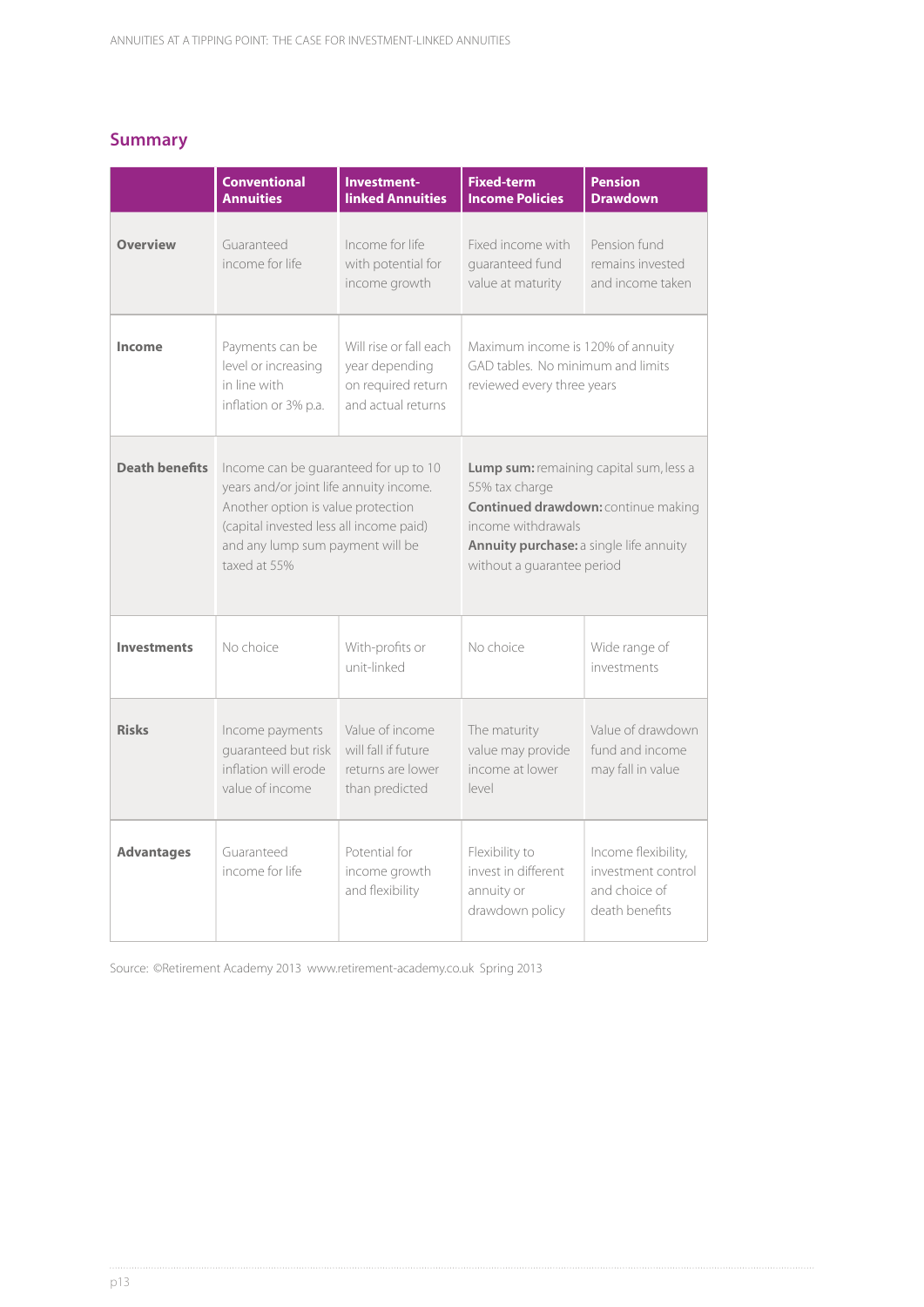#### Who are these options suitable for?

Investment-linked annuities, fixed-term and drawdown are suitable for those who have above averaged sized pension funds and who are attracted by the flexibility and potential for a higher income in the future. However, it is important that people understand all the relevant risks.

These options are not normally suitable for those who cannot afford to take the risk on their standard of living falling in future, if their pension income fell in value.

Investment-linked annuities may meet the needs of a wide range of investors, especially those facing the following circumstances:

- Concerned about low annuity rates but want still want an income for life
- Want an income that may increase in the future to help offset the effects of inflation without locking into an inflation linked annuity
- Have multiple policies, some of which may be invested in an investment-linked annuity
- Considering an alternative to pension drawdown
- Do not want to put all of their eggs into one basket
- People looking to maximise their initial income at retirement

Anybody who is considering an investment-linked annuity must understand all the risks and should ensure that they discuss the key issues with their financial adviser. According to annuity experts Better Retirement, there are three golden rules when advising on annuities and drawdown:

- 1 Ensure that there is sufficient secure income from other sources so that if the income from an investment-linked policy falls in value, the investor will not be short of income, or ensure they can survive on the minimum income guarantee
- 2 Understand the relevant risks, including the client's capacity for loss
- 3 Make sure all the relevant options have been considered and evaluated

### Key points

- Investment-linked annuities provide potential for future income growth
- Fixed-term pays a guaranteed income for a fixed term and pays a guaranteed maturity value which must be used to invest in an annuity or drawdown plan
- Drawdown offers income flexibility, investment control and a choice of death benefits
- Alternatives to conventional annuities may be suitable for a wide range of investors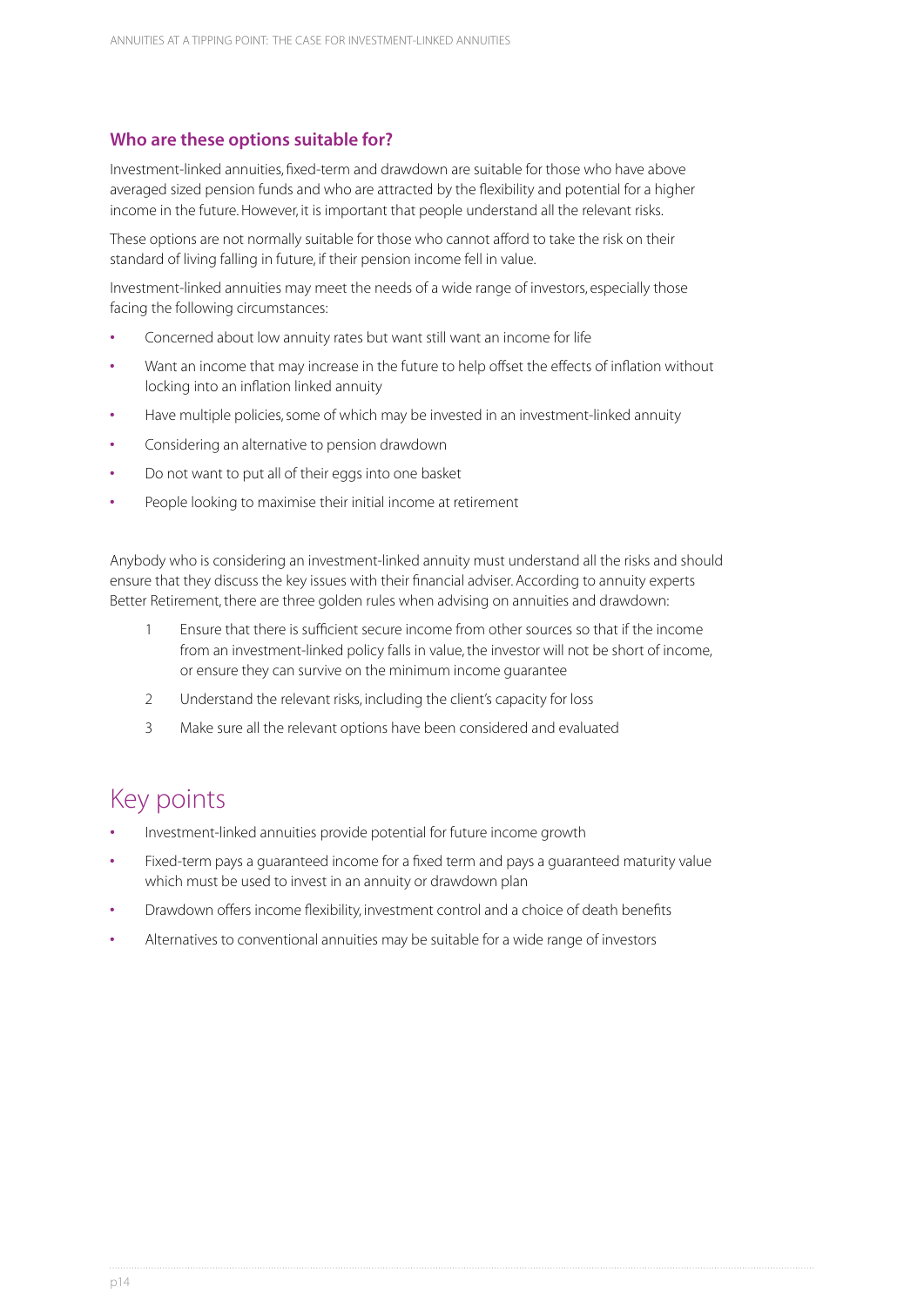### Part 3 – Why don't more advisers and their clients consider investment-linked annuities?

The total annuity market in the UK is £13 billion. Only £1 billion is currently invested in investment-linked annuities, which means they have less than an 8% share of the market. We have worked with Professor John Maule, an expert in psychology and decision-making from Leeds University Business School, to explore why take up is not higher. Professor Maule believes that new insights from behavioural economics help to explain why financial advisers and their clients often fail to consider investment-linked annuities.



In this section, we focus on just three key factors informing annuity decisions, explaining what they mean and how we can begin to address individual and social barriers.

| <b>Key Barriers</b>                    | <b>Adviser perspective</b>               | <b>Client perspective</b>                           |
|----------------------------------------|------------------------------------------|-----------------------------------------------------|
| 1. Too complex                         | · Lack of product knowledge              | Too complex and confusing                           |
| 2. Too risky                           | • Poor understanding of<br>advice issues | Seen as being too risky despite<br>potential upside |
| Negative social influence<br>$\beta$ . | • Product bias across peer group         | Poor level of social acceptance                     |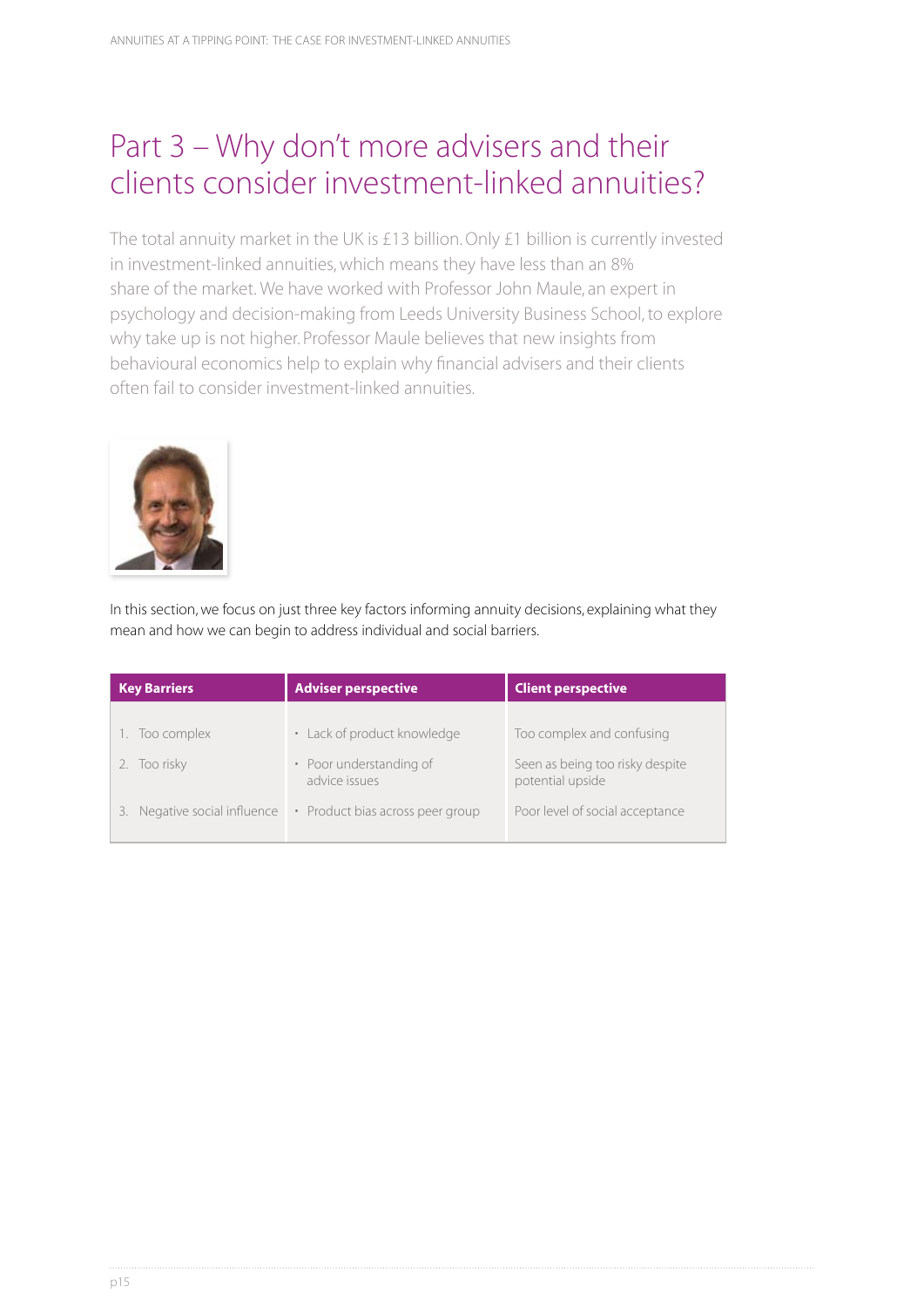#### 1. Too Complex

#### The Issue

Research shows that many people have limited thinking capacity. They are 'cognitive misers', minimising the amount of complex thinking they do. These limitations mean that they do not consider all the relevant information when making a decision.

Instead, people use a broad range of short-cuts in thinking, called 'heuristics'. These short-cuts involve processing less information, often in a much simpler way than experts. For example, in situations that people have experienced before, they often simply choose what they did last time if it was thought to be reasonably successful. A second example is default thinking where people shy away from making a decision at all, by simply sticking with what they are given or what is usually provided.

#### Implications

People use these simpler forms of thinking even though they often lead to poor decision-making. These forms of thinking have the potential to explain why advisers and clients regularly overlook investment-linked annuities in situations where they are a viable best option.

Both groups may be drawn to guaranteed annuities simply because that's what they've always done. The need to simplify will lead them to overlook crucial changes in financial markets and longevity that, properly considered, may tip the balance towards different products. Also, guaranteed annuities may be seen as the default by the majority of people who wish to minimise their thinking.

#### Recommendations

It is important to identify the short-cuts in thinking used by advisers and their clients and ways of helping them to overcome the biases that occur from using them. This will help advisers and their clients to gain a better understanding of the issues and especially the alternative annuity options.

This may involve developing better ways of communicating the key issues and developing a more structured information/advice process. For example, one of the problems with the current annuity decision-making process is that most people make long-term decisions on very short-term criteria e.g. who is paying the highest income at any given moment. By encouraging investors to think longer-term about their income requirements, they should be able to understand the limitations of guaranteed annuities and the advantages of investment-linked solutions.

#### In practice:The Onion Approach

Better Retirement, a specialist annuity adviser, uses the 'Onion Approach' to help clients make better annuity decisions. Just as an outer layer of the onion is often flaky, so too are clients' understandings of their longer-term aims and options. The first step is usually to discuss their income goals, explain how an annuity works and note how inflation may erode their purchasing power. The next layer looks at current annuity rates, noting that there may be benefits to not locking into low rates. The next level involves an explanation of the actual mechanics of different products followed by the risks.



Billy Burrows: *"I have had many clients who start out by saying that 'I know exactly what I want' only to change their minds later, once they have peeled away the layers and considered all of the options."*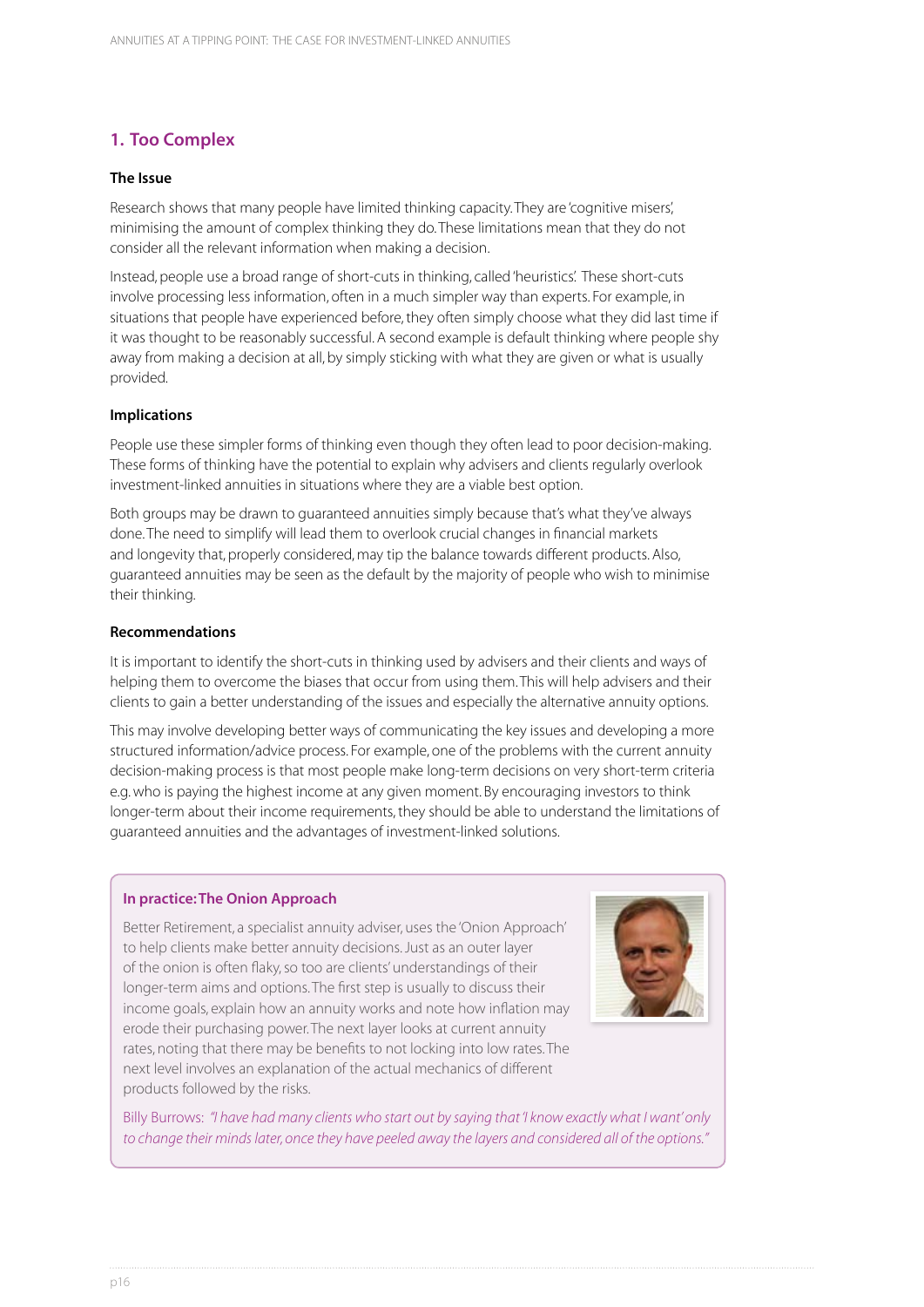#### 2. Too Risky

#### The Issue

People are generally risk averse. They have a strong preference for options where the outcomes are thought to be certain, over those associated with risk. Research indicates that people will only choose a risky option over one with a smaller but certain outcome when the actual value of the risky option is more than two and a half times better. In addition, people are myopic in the sense that they focus on a very small part of the relevant information when assessing risk.

Risk aversion and myopia combine together to cause the 'risk paradox' where people strongly prefer an option which is deemed safe in the short-term over a risky option which has better long-term outcomes. This leads people to focus on the safety associated with fixed annuities and to overlook any longer-term threats such as inflation that can be better managed by investment-linked annuities.

#### Implications

Risk aversion means that clients need to perceive considerable benefit when switching from a 'safe' to a 'risky' option. This is likely to have a negative impact on choices between guaranteed and investment-linked annuities. However, there is a broad range of framing factors that can modify these attitudes to risk. For example, presenting information in ways that encourage people to frame in terms of the losses from not changing rather than gains from actually changing should increase people's preference for flexible annuities.

#### Recommendations

Advisers and their clients need help in understanding and evaluating the risks associated with all the relevant options. One option is to discuss the risk paradox. Many clients think they are taking no risk by investing in a guaranteed level annuity, but in fact they are exposed to the risk that inflation will erode the spending power of their pension and that they are locking into low annuity rates. The paradox is that by taking some risk with their annuities, they may reduce the risk that their pension income will not meet their future expectations.

Another option is to present the future returns from annuities in real terms i.e. after adjusting for inflation. This would mean that the level annuity is, in fact, reducing as inflation reduces the spending power. Only an index-linked annuity would show a level line and an investment-linked annuity would show a range of options depending on future investment returns.

#### In Practice: Case Study

Martin is a freelance journalist, 67 years of age, single and has several money purchase pension plans from his previous employment. Describing himself as someone who did not want to take undue risk and concerned about the effects of future inflation, he discussed the options including investment-linked and drawdown with Better Retirement.



After considering his long-term income requirements and risks that could affect his future income it was agreed that Martin's priorities were to secure sufficient income to maintain his future standard of living while also having flexibility and some investment in the stock market.

Better Retirement recommended a combination of guaranteed and investment-linked annuities. One annuity would increase by 3% per annum to meet his everyday living expenses, and the other annuity would be investment-linked with a required smooth return of 3% enabling Martin to benefit from any future income growth whilst providing flexibility to change his Income or to purchase another type of annuity if future circumstances change.

In Martin's words: *"Initially I thought I would invest in conventional annuities because I am a cautious type, but after understanding all the risks I face during the rest of my retirement I decided that a combination of annuities, including investment-linked, would be more prudent in the long term".*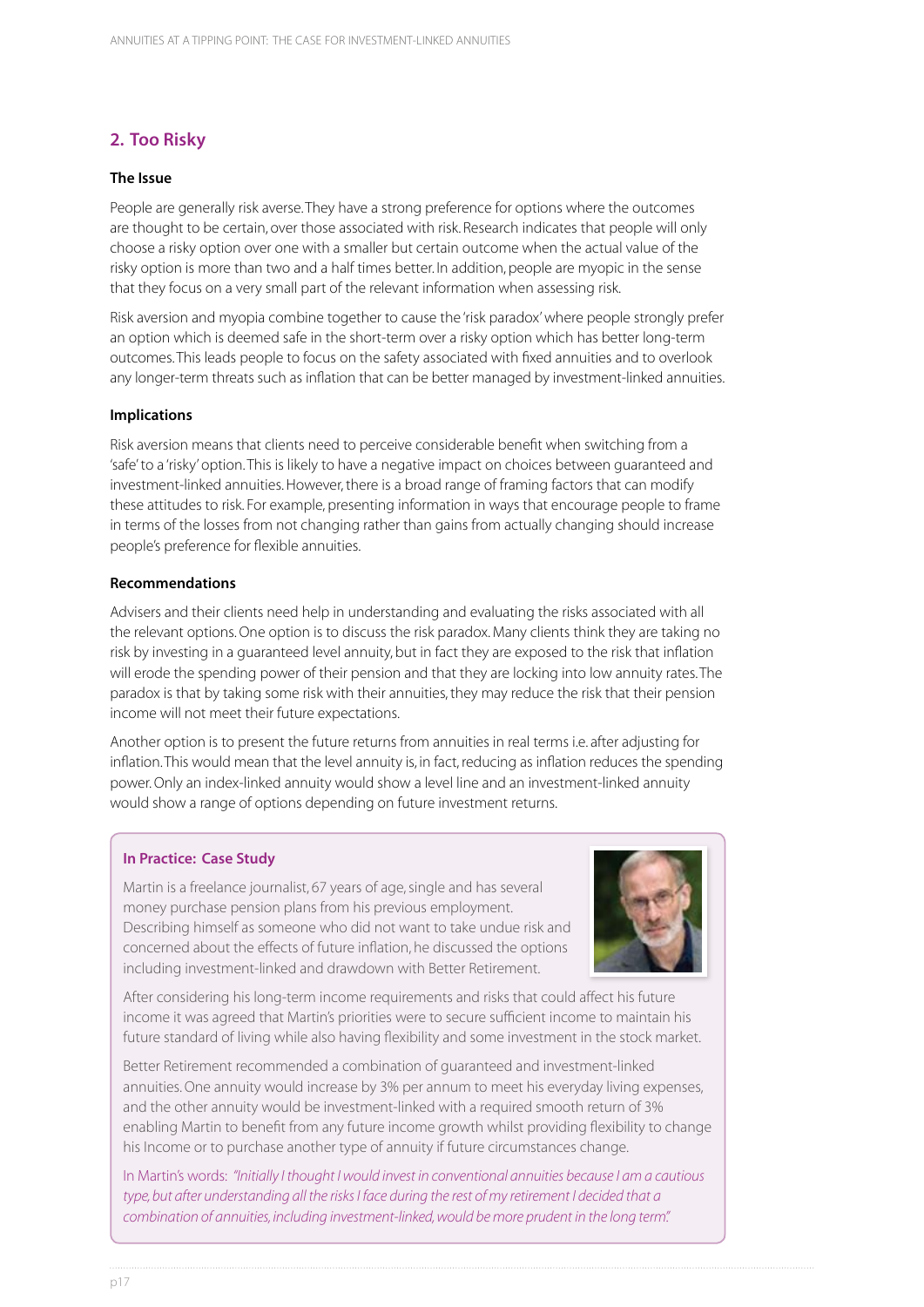#### 3. Social Bias

#### Issue

The previous two sections focus on individual thinking processes. However, there are also social processes that influence people's choices. Social amplification theory explains how the social context amplifies or mitigates attitudes to risk.

The key social influences that determine attitudes include what people read in the papers, what influential others say and the level of trust they have in those managing the risk. Characteristics of the threat itself are also important, with threats associated with a lack of personal control and unfamiliarity further increasing perceptions of risk. Amplified risks are particularly unattractive and will lead both clients and advisers to reject potentially suitable product options.

#### Implications

People managing and communicating financial risk should not simply rely on their own actuarial assessments and just present 'the numbers' to clients and advisers. They need to take account of how potential amplifiers may affect risk assessments and the likely effect this will have on both advisers and clients. Alliances with influential groups, transparent media campaigns and communications materials that downplay the lack of control and unfamiliar aspects of risk can help to promote informed decision-making.

#### Recommendations

It is critical to identify the key information sources – both formal and informal – that will have an influence over annuity decisions. At its core, we need to encourage key influencers to challenge conventional thinking on pension annuities. In a positive development, increasing numbers of advisers, and growing numbers of consumers, recognise that conventional annuities may no longer be the natural 'risk free' default. Major advisory firms, product providers and influential groups must do more to communicate the message that alternative options are worthy of consideration and are socially acceptable. As ever, the perceived trustworthiness of the individual or group is critical.

#### In Practice: The Retirement Academy

The Retirement Academy helps insurance companies and professional advisers understand more about the key issues in the retirement market. They provide a number of master classes to help professional advisers deliver a better advice service to their clients. Tim Eadon, previously CEO of the Personal Finance Society, points to the Retirement Academy's three pillars of advice:



- More informed explanations of the key issues and options
- Clearer presentation of the relevant options
- Superior decision-making process, including decision aids

Tim Eadon explained: *"By taking clients through a more structured decision-making process, advisers are better equipped to overcome many of the behavioural biases that act as barriers to understanding the full range of annuity and drawdown options."*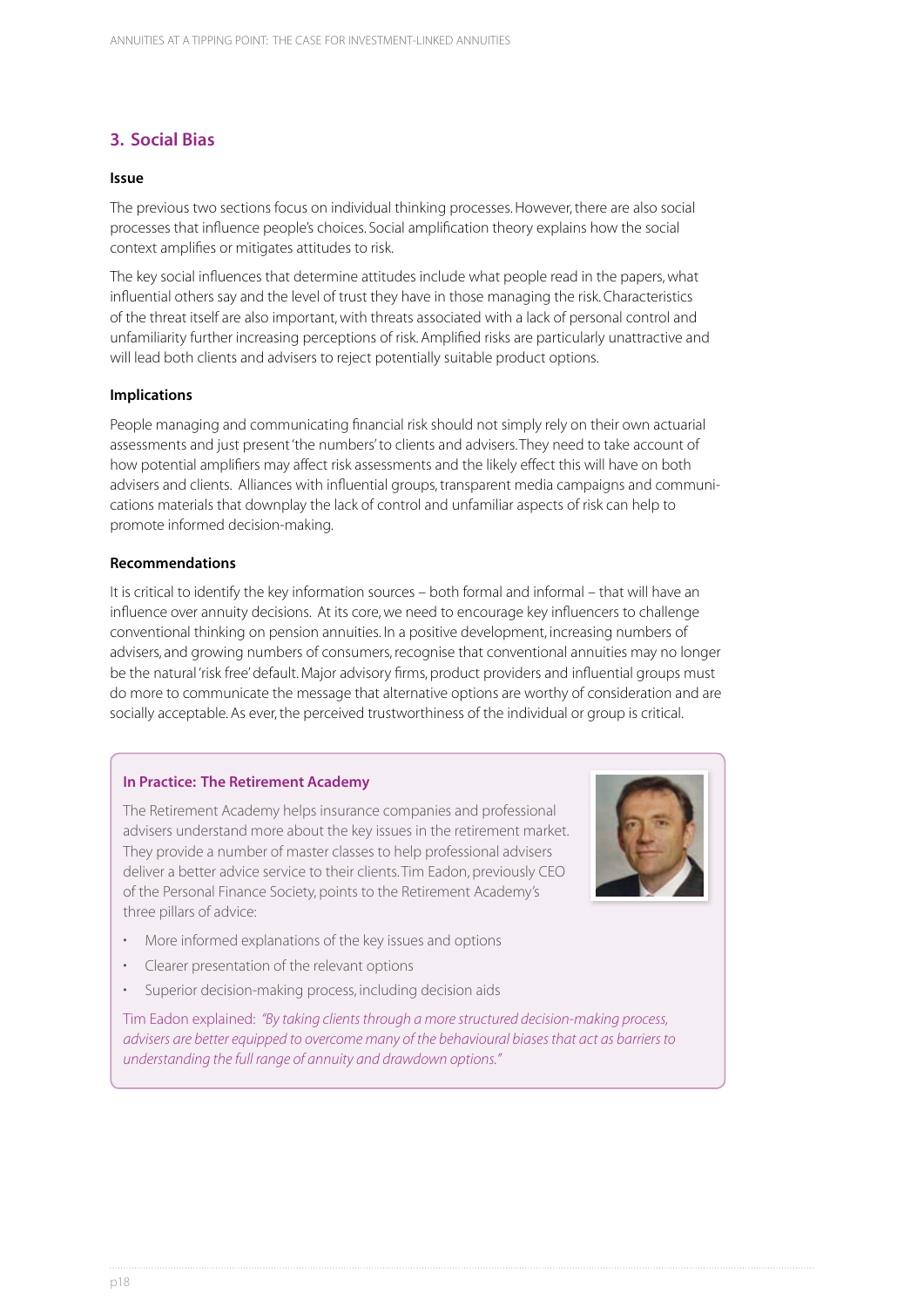### Part 4 – The future of retirement income planning

Conventional annuities account for over 80% of sales of annuity and drawdown policies but this situation must change in the future. It is not that there is anything fundamentally wrong with conventional annuities, but the world into which people are retiring now is vastly differently from the world which annuities were initially intended for. Annuities are ideal for those who want certainty, but in an increasingly uncertain world certainty also means inflexibility.

#### There are three forces that may influence the direction of the annuity and drawdown markets in the coming years:

- The new distribution rules which will impact on sales and advice of annuities
- The future trend in annuity rates and equity prices
- Changes in adviser and client behaviour Annuity Portfolios

#### The new distribution rules

New rules came into force on 31st December 2012 which has changed the way in which financial advisers engage with their clients and charge for their services. The objectives of the new rules are to improve the standards of financial advice to individual clients by ensuring:

- consumers are offered transparent and fair charging systems for the advice they receive
- consumers are clear about the services they receive
- consumers receive advice from highly respected professionals.

The new rules, collectively known as the RDR (Retail Distribution Review), were designed by The Financial Conduct Authority's predecessor, the Financial Services Authority (FSA) in order to provide more transparency to adviser charges, and to ensure advisers are better qualified. The most widely published aspect of RDR is the ban on commission for advised sales which has been replaced by customer agreed fees.

The industry is well placed to deal with the intended consequences of RDR and the new rules should result in better outcomes for those clients that take advice. However the industry may not be so well placed to deal with some of the unintended consequences, not least the perception of some that advice has become increasingly complex and expensive, and that choosing products without advisers would be more prudent.

The new RDR rules do not apply where no advice is given and therefore commission will still be paid on non-advised annuity sales. There is no requirement for sales people who sell annuities without advice to have professional qualifications.

There is general agreement that investment-linked annuities require advice but there may be circumstances in which they can be sold without advice. Therefore if a significant number of Middle Britain clients are attracted to non-advised annuity brokers who cannot advise on the alternatives to conventional annuities, there will be a significant risk that clients will not get the most suitable outcomes.

We are positive about the outlook for financial advice because investing in annuities is one of the biggest and most important decisions that many people will make, and they owe it to themselves to get all the help and advice they need in order to make the right decisions.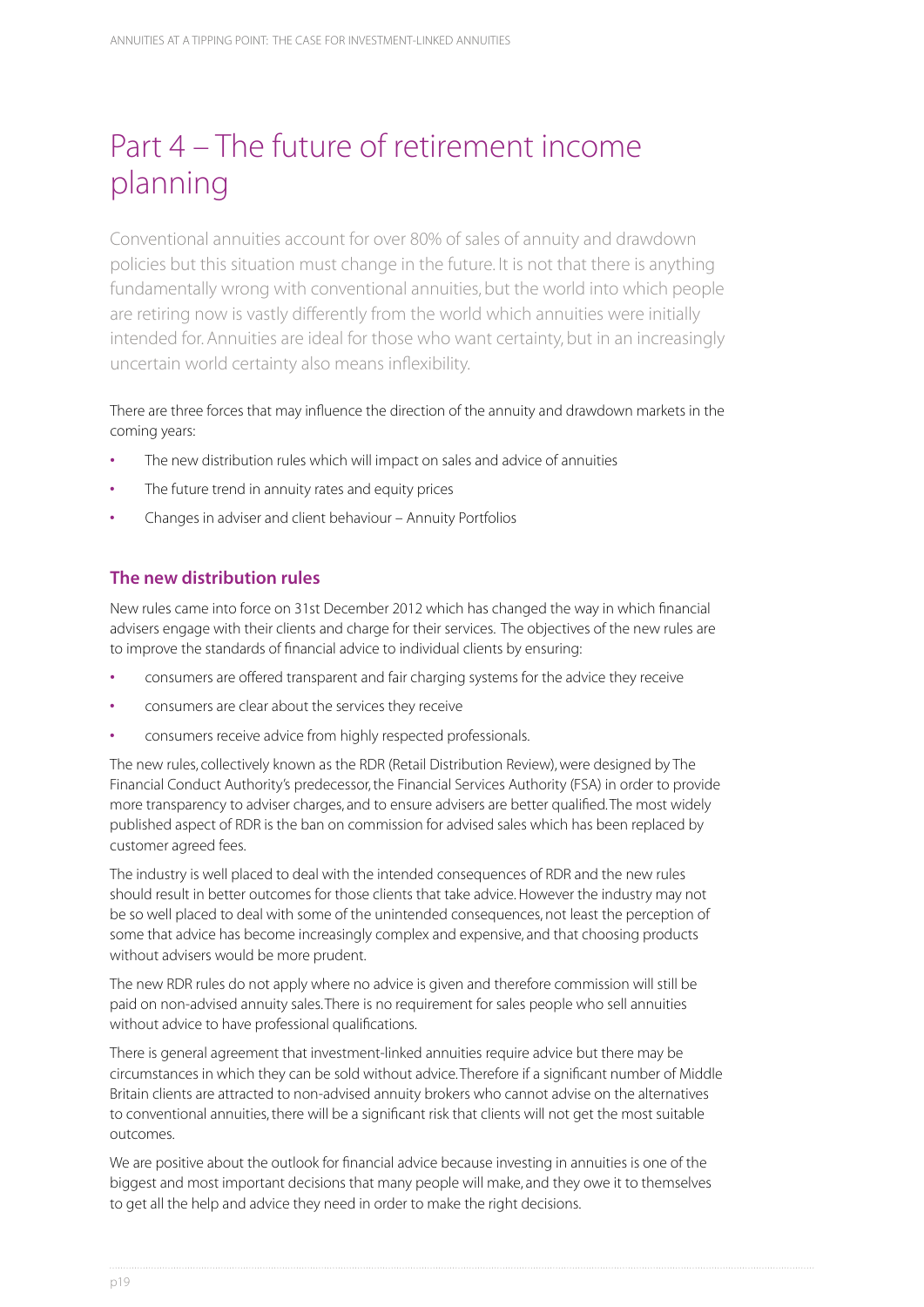#### The future trend in annuity rates and equity prices

The future outlook for annuities and investments is very uncertain and those approaching retirement will have to grapple with a number of important issues. Inflation will probably continue to be a worry, and interest rates are unlikely to increase significantly for some time.

2013 may be a better year for annuities as rates may slowly increase above the current low levels. There are number of reasons to be cautiously optimistic about conventional annuity rates, however the Sword of Damocles still hangs over the annuity market in the form of Solvency II and increased life expectancy.

#### Changes in adviser and client behaviour – Annuity Portfolios

If the outlook is still uncertain, those with above average sized pension funds may wish to consider investing in more than one type of annuity or drawdown in order to achieve a balance between secure income and the flexibility of investment-linked options.

Conventional annuities meet the needs for those who need certainty, but they do not meet the needs of those who need flexibility. At a time when the income from guaranteed annuities represents little more than return of the original capital, investment-linked annuities and drawdown offer viable alternatives.

Those needing more flexibility at retirement should look at the approach taken in other areas of financial planning. For example one of the basic rules of investing is not to put all the eggs in one basket, and spread the risk over several investments.

There is no reason why this maxim cannot be followed when arranging annuities and drawdown. There are a number of ways in which a portfolio of annuities can be arranged. One of the most popular is to have a combination of guaranteed annuities and investment-linked annuities. A variation on this might be to combine annuities and drawdown. For those who want the maximum flexibility, a form of phased retirement may be the solution.

In order to decide on the right combination of different annuity and drawdown options, advisers and their clients should consider the following questions:

- What are the income requirements, now and in the future?
- What is the attitude to risk and capacity for loss?
- How much flexibility is needed?
- What is their preference for death benefits?

In most cases these questions cannot be answered without help and advice from a specialist annuity and drawdown adviser. A good adviser will explain all of the suitable options and explain the relevant risks.



Above: The key elements of an annuity portfolio: Secure income, Income growth and Flexibility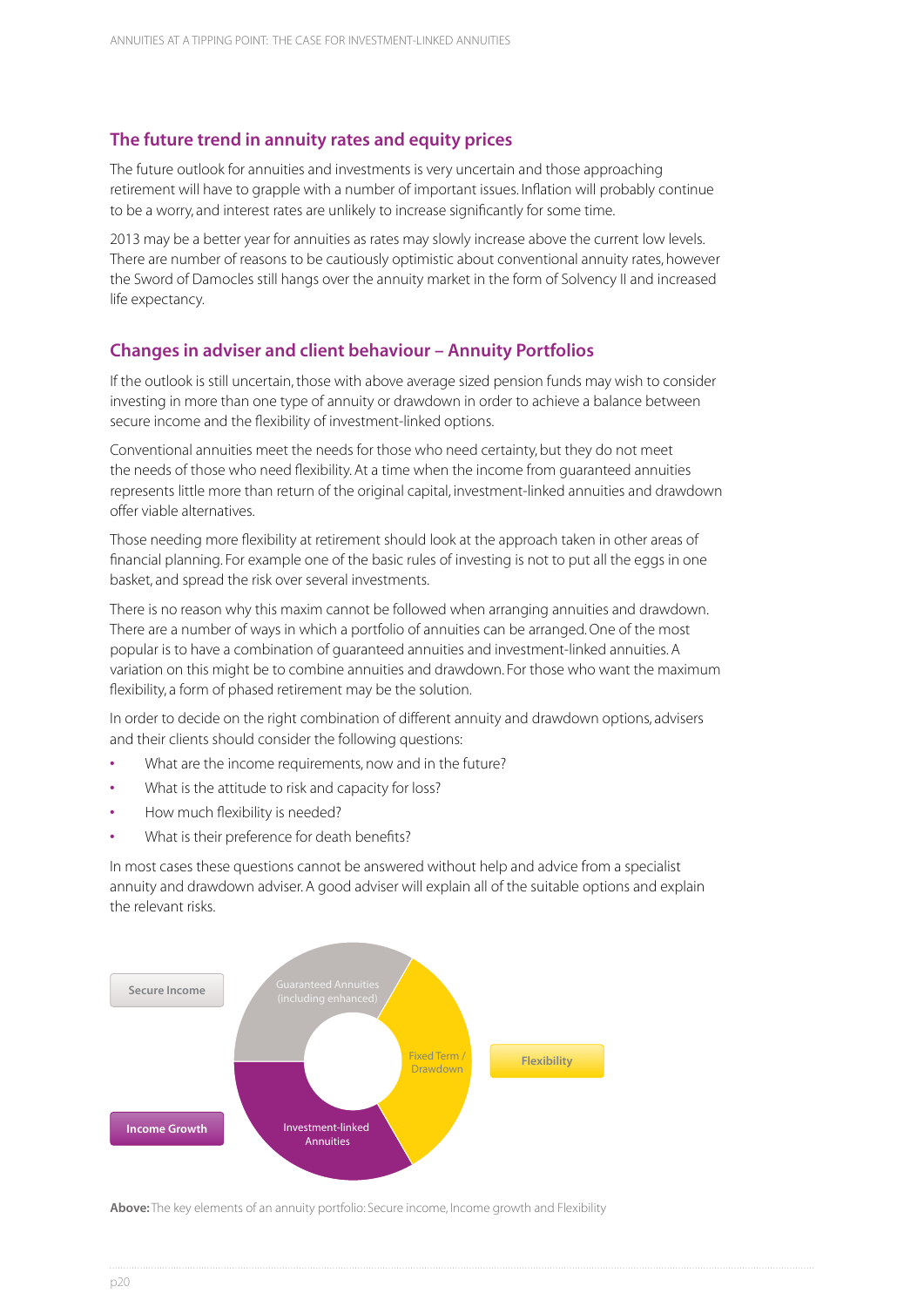### Conclusion

The conventional annuity is still the way to obtain the highest *guaranteed* income for life, but it does not meet the needs of everyone, especially those with above average pension pots. Many of today's pensioners require more flexibility to meet the demands of a longer and more varied retirement.

Alternative options such as investment-linked annuities can produce better outcomes for many pensioners by combining the peace of mind of an income for life with the potential for future income growth and flexibility. However these policies are not without risk, and it is important that investors fully understand all the risks associated with these options.

Insights from behavioural economics provide techniques to encourage clients and advisers to consider the full range of options and develop a better grasp of the key issues. Especially the need to encourage investors to think about their longer-term objectives and to understand the relevant risks.

The market for investment linked annuities is expected to grow from its present level of £1bn, as the number of people that are looking at alternatives to conventional annuities increases.

The new distribution rules will undoubtedly have a major impact on the direction of the annuity and drawdown markets in the coming years. Qualified advisers must now consider the full range of retirement income options in order to demonstrate that they are treating customers fairly. They will need to explain all the key issues – from longevity through to a proper assessment of risk and reward.

However, there is a danger that those customers who follow the non-advised route may not be given the opportunity to consider investment-linked annuities. There is general agreement that investment-linked annuities require advice, but there are circumstances in which they can be sold without advice providing there is a robust process in place that explains the risks and ensures the policy is suitable for the client.

Finally, there is a growing trend towards the portfolio annuity which may be a combination of guaranteed and investment-linked annuities. A client's overall risk may be reduced by investing in more than one type of annuity or drawdown product in order to achieve a balance between secure income and flexibility.

### Key points

- Annuities are at a tipping point because rates are at the lowest levels ever
- Conventional annuities are still the product of choice for smaller pension pots
- Those with above average pension pots should consider investment-linked annuities
- Middle-Britain investors can benefit from potential for income growth and flexibility to meet their long term objectives
- Insights from behavioural economics can be used to show how the market for investmentlinked annuities can be expanded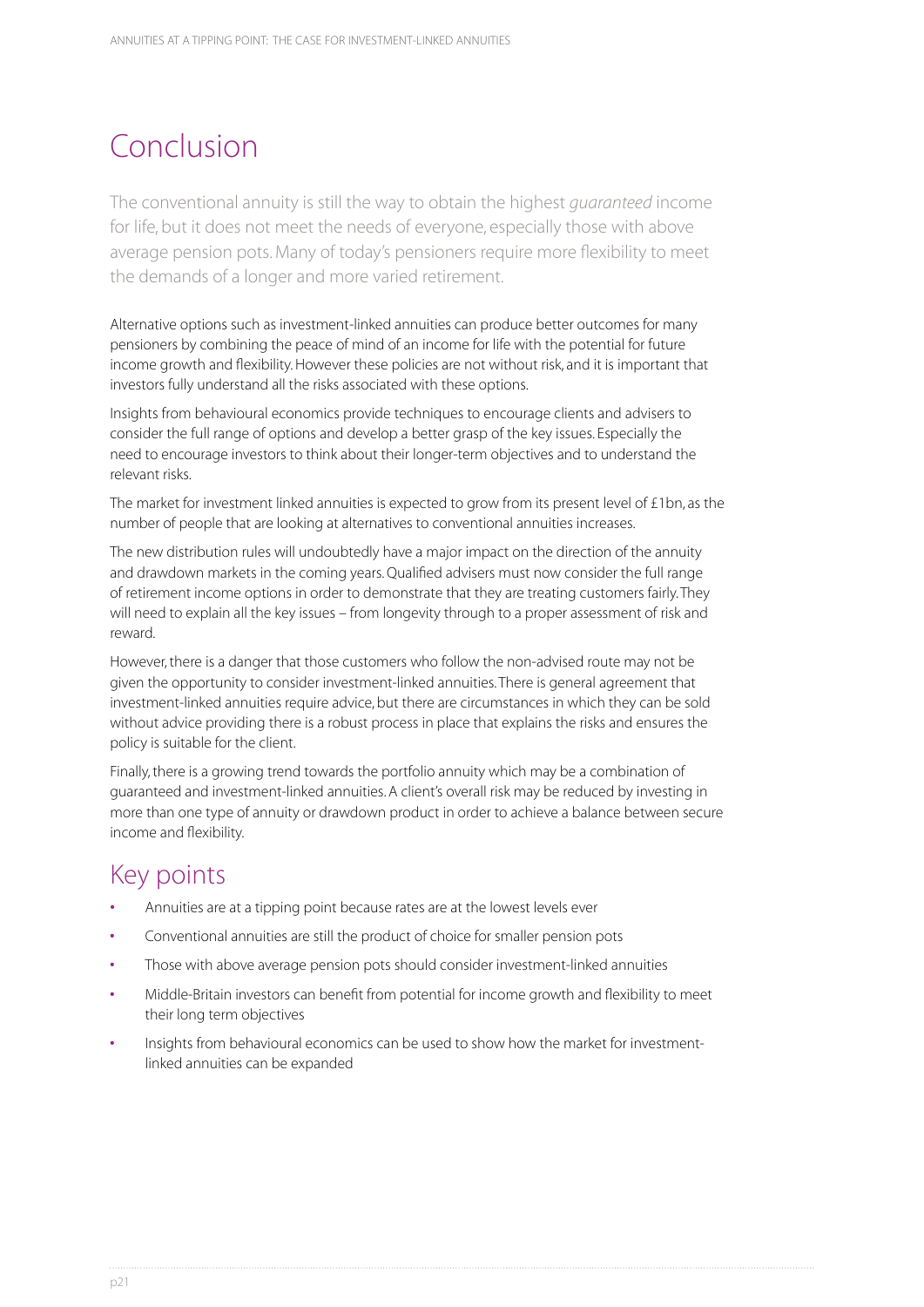### Part 5 – More information

#### Useful websites:

| Prudential – for individual clients       | www.pru.co.uk                      |
|-------------------------------------------|------------------------------------|
| Prudential – for Professional Advisers    | www.pruadviser.co.uk               |
| MGM Advantage – for individual clients    | www.mgmadvantage.co.uk             |
| MGM Advantage – for Professional Advisers | www.mgmadviser.com                 |
| <b>Better Retirement</b>                  | www.brgl.co.uk                     |
| Retirement Academy                        | www.retirement-academy.co.uk       |
| <b>Linstock Communications</b>            | www.linstockcommunications.com     |
| Unbiased (find an advisor)                | www.unbiased.co.uk                 |
| Money Advice Service                      | www.moneyadviceservice.org.uk      |
| The Pensions Advisory Service (TPAS)      | www.pensionsadvisoryservice.org.uk |

#### Contact numbers:

| Prudential – General enquiries    | 0800 000 000  |
|-----------------------------------|---------------|
| MGM Advantage – General enquiries | 0845 608 6171 |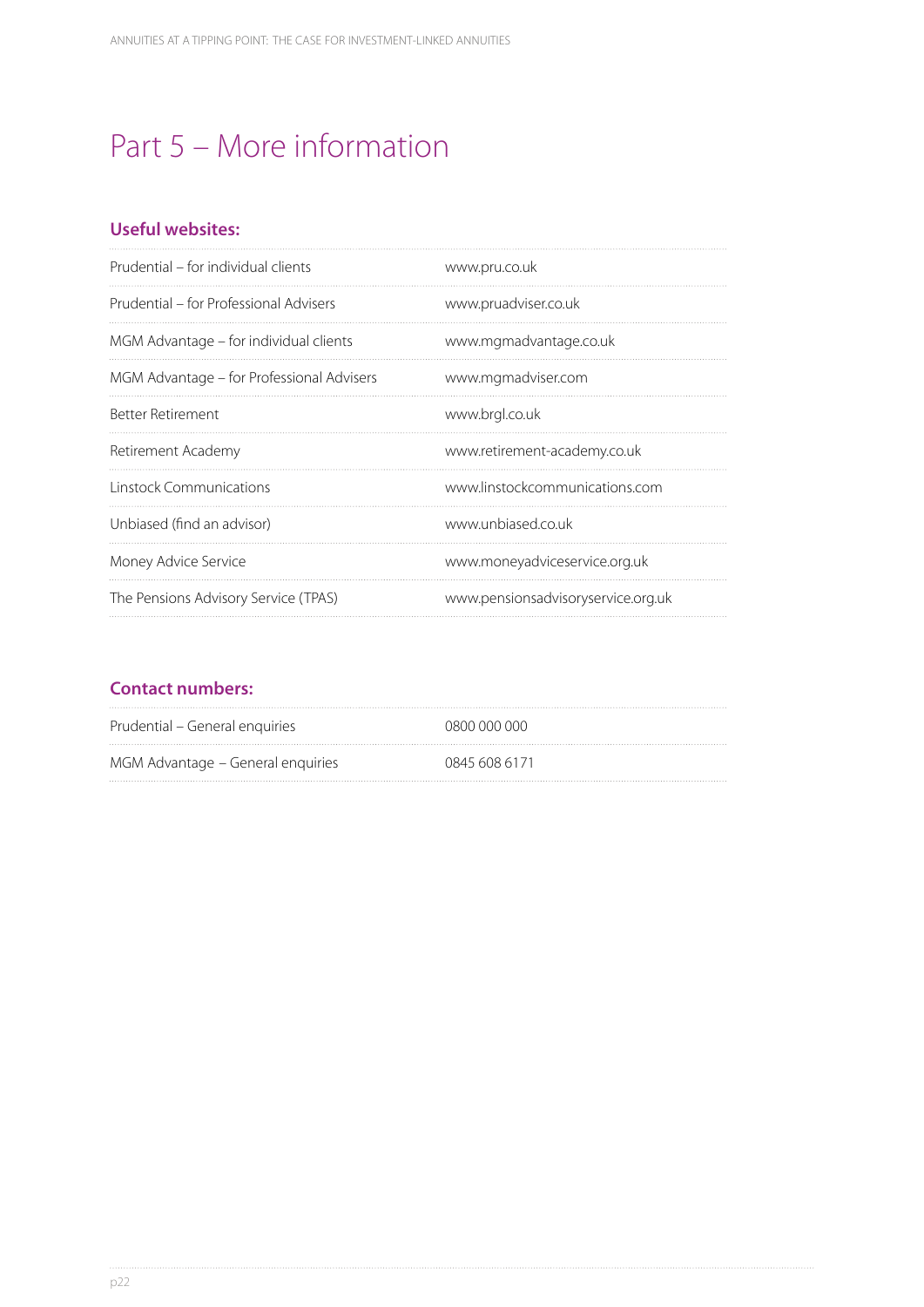